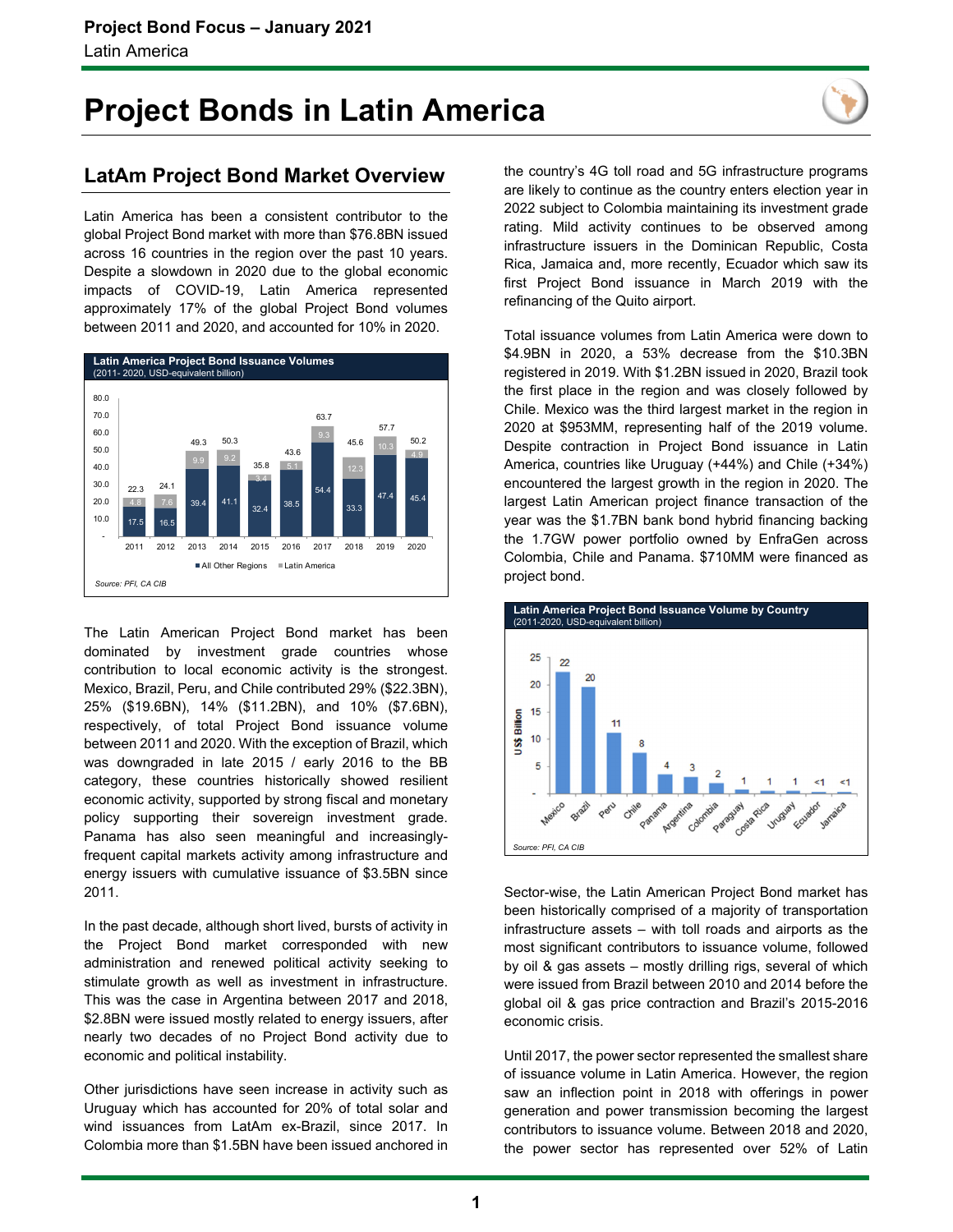America's Project Bond market, with more than \$6.0BN for conventional power assets, \$2.8BN for wind, solar and hydro and \$2.6BN issued for transmission lines.

The power sector's increase in relevance in the Project Bond market in Latin America has been fueled by reforms in the energy sector promoting private investment into market segments previously restricted to public investment and an increased emphasis on the deployment of renewables into the region's grids, anchored in climate change mitigation plans and targeted sustainability policies. In particular, private investment has been meaningfully attracted to select Latin American countries through power purchase agreement ("PPA") auction programs for renewables across the region.



Project Bonds out of Latin America have been primarily denominated in USD. Currency denomination has been typically determined by offering size and underlying asset type. Large issuances requiring access to ampler liquidity pools and targeting international investors are typically issued in USD; while smaller offerings, placed in-country, are more frequently issued in local currency. Energy sector offerings – in particular for assets whose cash flows are closely related to oil & gas commodities (widely traded in USD) or for assets operating in regulated markets with prices indexed to hard currency, are commonly issued in USD. Assets relying on user-pays revenue streams – such as tolled transportation projects, are commonly issued in local currency, in order to avoid currency mismatches. Since 2011, 77% Latin American Project Bonds have been issued in USD, and the majority of local currency offerings have been issued in either Brazilian Reais or Mexican Peso.



### **Key Drivers of LatAm's Project Bond Market Growth**

Latin America's Project Bond market dynamics are underpinned by the following regional fundamentals.

### **Population Growth**

Latin America's population growth trends result in structural pressures that provide a robust rationale for investing in infrastructure and energy assets.

The United Nations estimates that by 2050 Latin America's population will be approximately 780MM, or 1.20x today's estimated 645MM. Approximately 86% will dwell in urban areas, up from today's 75%. The increase in urban population may place pressure over existing infrastructure and calls for the construction of new assets across all sectors.

This trend is further supported by population distribution. While regions like North America and Europe display a trend towards an inverted population pyramid (i.e. skewed towards mid-aged and old-age brackets), Latin America's is concentrated in age brackets under 20 years, suggesting that as younger populations reach productive age increasing pressure over existing infrastructure assets may require additional investment.

### **Improving Macroeconomic Conditions**

The region's growth over the past decades has come with requirements for infrastructure investment as countries have migrated from rural economies into industrializing and urbanized economies with higher demand for industry, commerce, and services.

Between 2000 and 2019, Latin America experienced an average annual GDP growth rate of approximately 4.5%. This rate was closer to 8.0% for countries in the region currently rated investment grade. Inflation also has remained relatively stable in the region, within the 2.5-3.5% range for the last 20 years, with the exception of 2008 –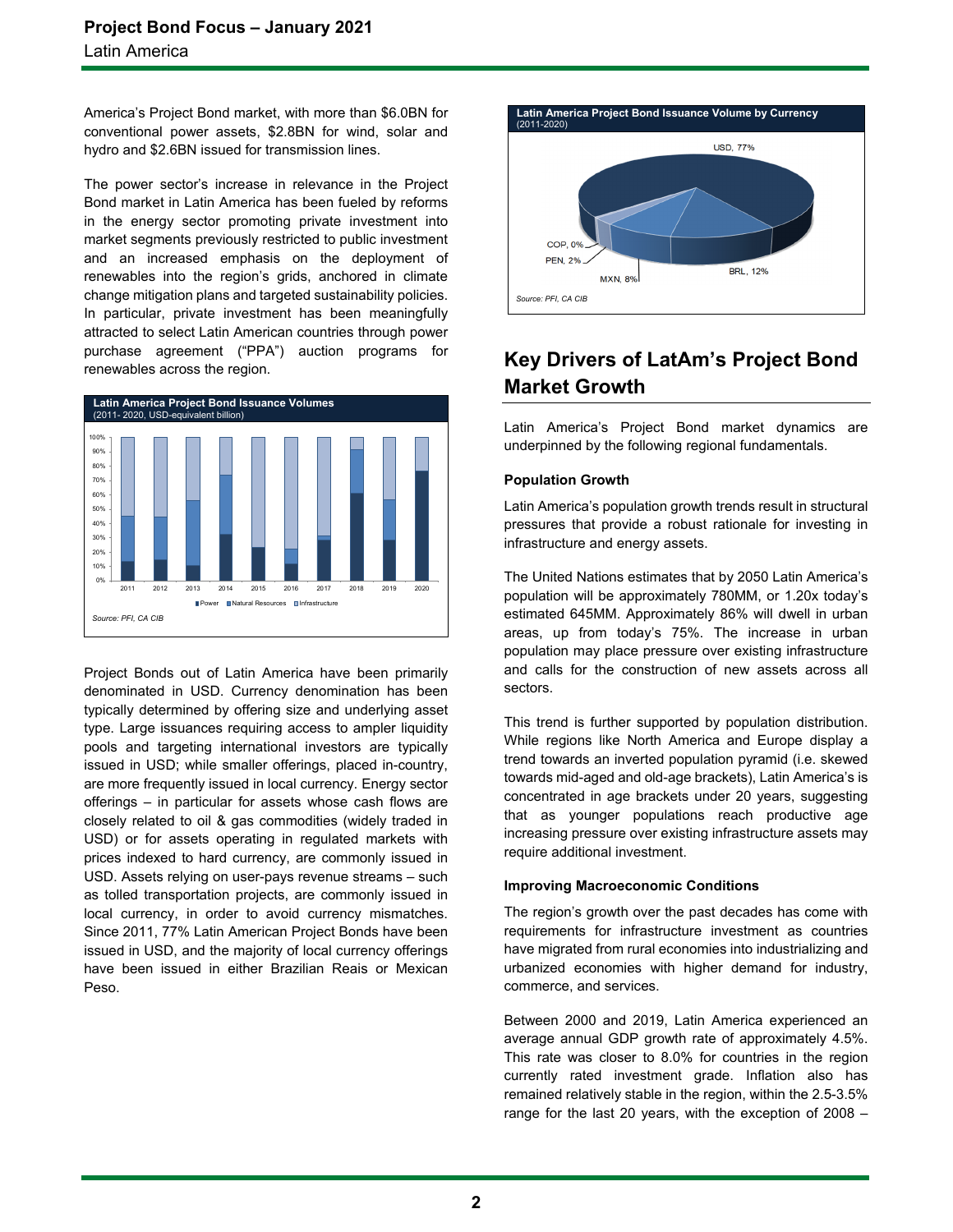during the global financial crisis. With a growing consumer class and overall improved access to education, health, and other goods and services, Latin America saw more than 70MM people lifted out of poverty and its middle class grow by more than 50%.

The impact of the COVID-19 outbreak in the region is yet to be fully seen, but the latest World Economic Outlook update of the International Monetary Fund ("IMF") suggests that a GDP contraction in the 7.4% area for 2020. However, the IMF also estimates that the region's resilience will be underlined by an approximately 4.1% recovery in GDP in 2021, and that growth could carry on at roughly 3.0% perannum thereafter.

The region's improvement in its macroeconomic and regulatory landscape is evidenced by the evolution of its sovereign credit ratings over the past two decades. In 2000, the region had only one country with investment grade credit ratings from all Moody's, S&P and Fitch. As of December 31, 2020, there are 6 countries with investment grade ratings from these three rating agencies.



### **Supportive Regulation & Policies**

Latin America's growth in infrastructure and energy investment volume has benefited from targeted policy decisions and improving regulatory frameworks. Over the past two decades, innovations and best practices in project procurement and financing have been adopted in Latin America to attract private investment, including an increased emphasis on specific investment goals in

strategic sectors such as transportation and energy – including, in some cases, policies for climate change mitigation and guidelines for energy transition. While making these goals a component of their national development plans, some of these sectors have undergone restructuring with an emphasis on attracting private investment.

Reforms have included overhauling local PPP and concessions laws aiming to improve project bidding and dispute resolution mechanisms, setting up new government agencies and specialized units to support the development of successful infrastructure investment programs, and organizing targeted auctions for awarding offtake agreements related to power generation and transmission assets with the objective of enhancing grid efficiency and reliability.

Some examples include:

- Colombia passed PPP laws to attract investors to the country's 4G road program – one of the biggest roadbuilding initiatives in Latin America to date. Colombia also launched the 5G multi-modal infrastructure \$13.0BN program in 2020.
- Chile opened new concessions and operating frameworks with an emphasis on economic infrastructure, renewable energy and electricity transmission. In 2020, local government approved a new Energy Efficiency Law focused on reduction of carbon emissions.
- Peru adopted innovative approaches to attract investors to PPPs for transportation, hospitals, water, and power generation and transmission (e.g. through milestone payment schemes labeled "RPICAO" – and its precedent "CRPAO").
- Mexico passed laws opening the energy market to private investors, allowing for competitive power generation auctions, and reformed its PPP framework to provide greater certainty for investors and contractors.
- Uruguay rolled out a strategic energy transition plan emphasizing wind and solar generation, attracting international private investment while reducing the country's grid reliance on fossil fuels and mitigating vulnerability to hydro resource risk.

Efforts throughout the region also include policies such as net metering regulations and renewable portfolio standard requirements in countries like Chile, Mexico, and Uruguay – creating the foundation for a green infrastructure marketplace. In addition to regulations setting the stage for local distributed energy industries (e.g. rooftop residential and commercial/industrial solar in Mexico), innovative frameworks have created opportunities for small-scale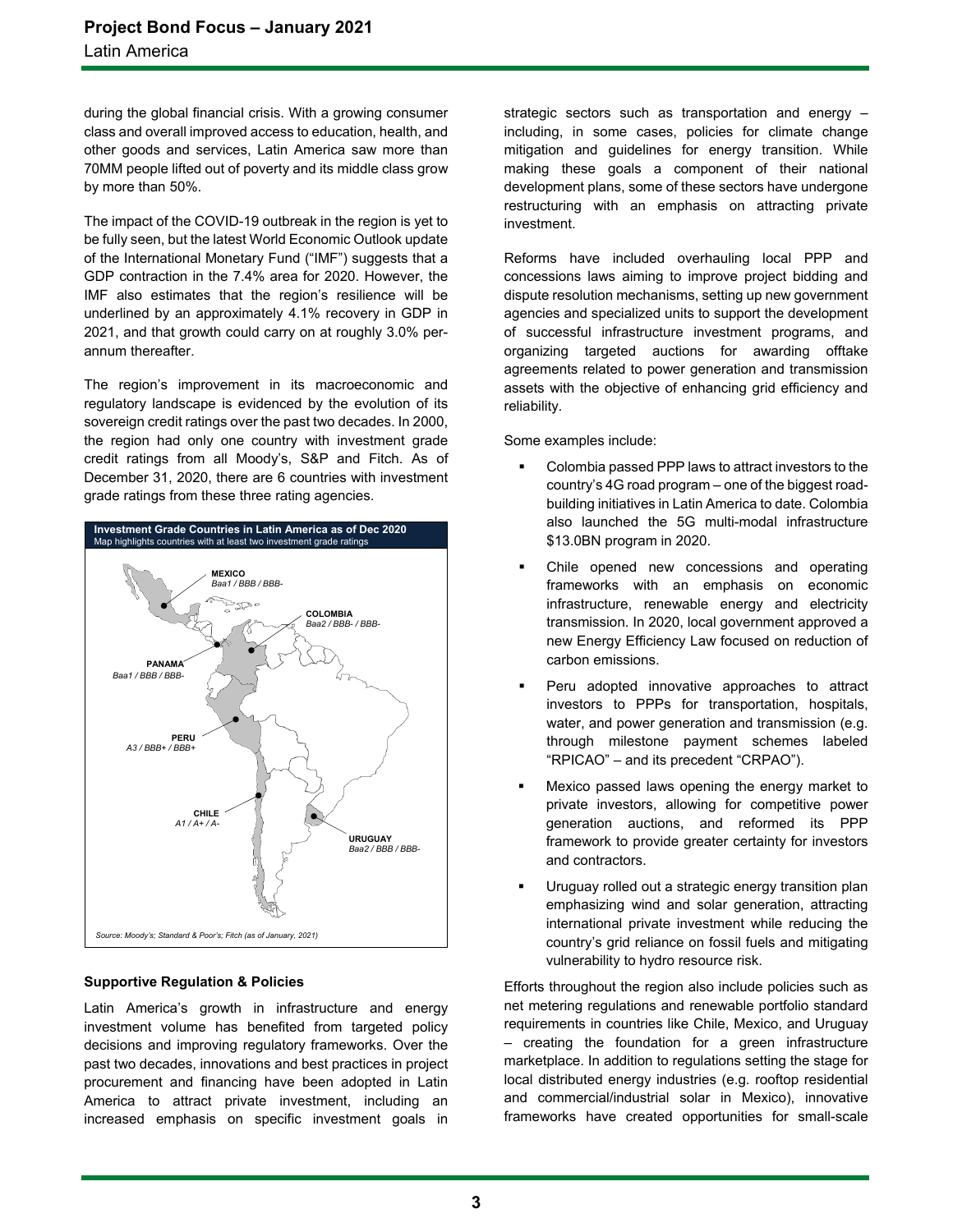renewables benefitting from streamlined interconnection processes and eligibility to sell power at regulated tariffs in the absence of offtake agreements (e.g. Chile's PMGD framework, where small-scale uncontracted generation assets benefit from a "stabilized price" the provides a significantly less volatile source of revenue than spot market sales).

### **Liquidity & Investor Appetite**

Latin American Project Bonds have been typically anchored by US institutional investors. There are approximately 40 US insurance companies that actively participate in Project Bond offerings, across all assets classes. This investor base has traditionally preferred credits rated BBB- or higher and, thus, has frequently invested in assets located in investment grade countries such as Chile, Mexico, and Peru. These investors buy and hold the bonds until maturity, and typically prefer a 4(a)(2) US Private Placement format.

In addition to US insurance companies, US asset managers and emerging markets investors have demonstrated appetite for structured credit from Latin America – including related to infrastructure & energy assets. This investor base typically either supplements insurance companies' commitments in investment grade offerings, or participates in high yield offerings, including from sub-investment grade countries. They are more commonly seen participating in 144A / Reg S offerings (as opposed to 4(a)(2) US Private Placements) in the region.

In some countries, domestic capital markets are deep enough for additional liquidity to be available from local pension fund managers or local insurance companies. This has historically been the case in Chile, Mexico and Peru, where AFPs and Afores have participated in Project Bond issuances. As these local investors have grown to become more sophisticated, they have also gradually been more comfortable taking lead investment roles. This investor base is also particularly well-suited for local currencydenominated offerings.

Most recently, Asian institutional investors from China, Japan, Singapore and South Korea have emerged as a new investor universe with select appetite for Latin American Project Bonds. This investor base has demonstrated particular interest in debt rated 'BBB' or higher.

The case of Brazil deserves its own separate discussion, since it has historically been one of the most frequent issuers in the region, while showing a very distinct market dynamic to the described above for the rest of the region. With the exception of some cross border offerings issued several years ago related to oil & gas assets such as drilling rigs and FPSOs, Project Bonds issued from Brazil have been executed in local currency as "debentures", for relatively small sizes and placed locally with retail investors. The reasons behind this include the high level of involvement of the Brazilian development bank ("BNDES") as a source of low-cost project financing and Brazil's favorable tax treatment of income from debentures related to assets deemed to be *critical infrastructure*.

### **Country Trends & Highlights**

Below, we focus on the countries that have historically contributed most to the growth of the Latin America Project Bond market, and highlight some others that have more recently become relevant. In particular, we discuss key trends and developments in Mexico, Brazil, Peru, Chile, Colombia, Argentina, and Uruguay.

### **Mexico**

Mexico has been the country most-consistently leading Project Bond issuance volumes in Latin America with over \$22.3BN issued since 2011, representing 29% of the total amount issued in the region. In 2016 alone, Project Bond issuances from Mexico exceeded \$2.7BN – comprising approx. 50% of the region's total issuance volume. This trend carried on in 2017, with over \$4.6BN issued. However, issuance volume from Mexico halved in 2018 to reach \$2.3BN and further decreased by 9% in 2019 to reach \$2.1BN, confirming market caution given the current administration's signals of revisiting past administrations' supportiveness of private sector participation in the country's infrastructure and energy sectors. With only \$953MM issued in 2020 through a single issuance backing the Tierra Mojada CCGT plant, the market considerably slowed down due to COVID-19, 50% lower than the previous year.

Mexico's leadership in the market has been driven by continued macroeconomic and political stability in the last decade – as reflected by its credit ratings, and its sheer size and relative weight in the regional economy. Mexico is Latin America's second largest economy (surpassed only by Brazil) and has a broad industrial and manufacturing base that has driven substantial investment programs across industries.

The region has seen numerous "groundbreaking" transactions from Mexico, including:

 The first Project Bond guaranteed by an Export Credit Agency ("ECA") in the power sector, globally - i.e. the \$401MM, dual-tranche bond offering (\$250MM guaranteed by the Export-Import Bank of Korea ("KEXIM") and \$151MM uncovered) issued by KST Electric Power Company, S.A.P.I., a Mexican SPV that owns and operates the Norte II combinedcycle power plant (see Mexico Case Study 1);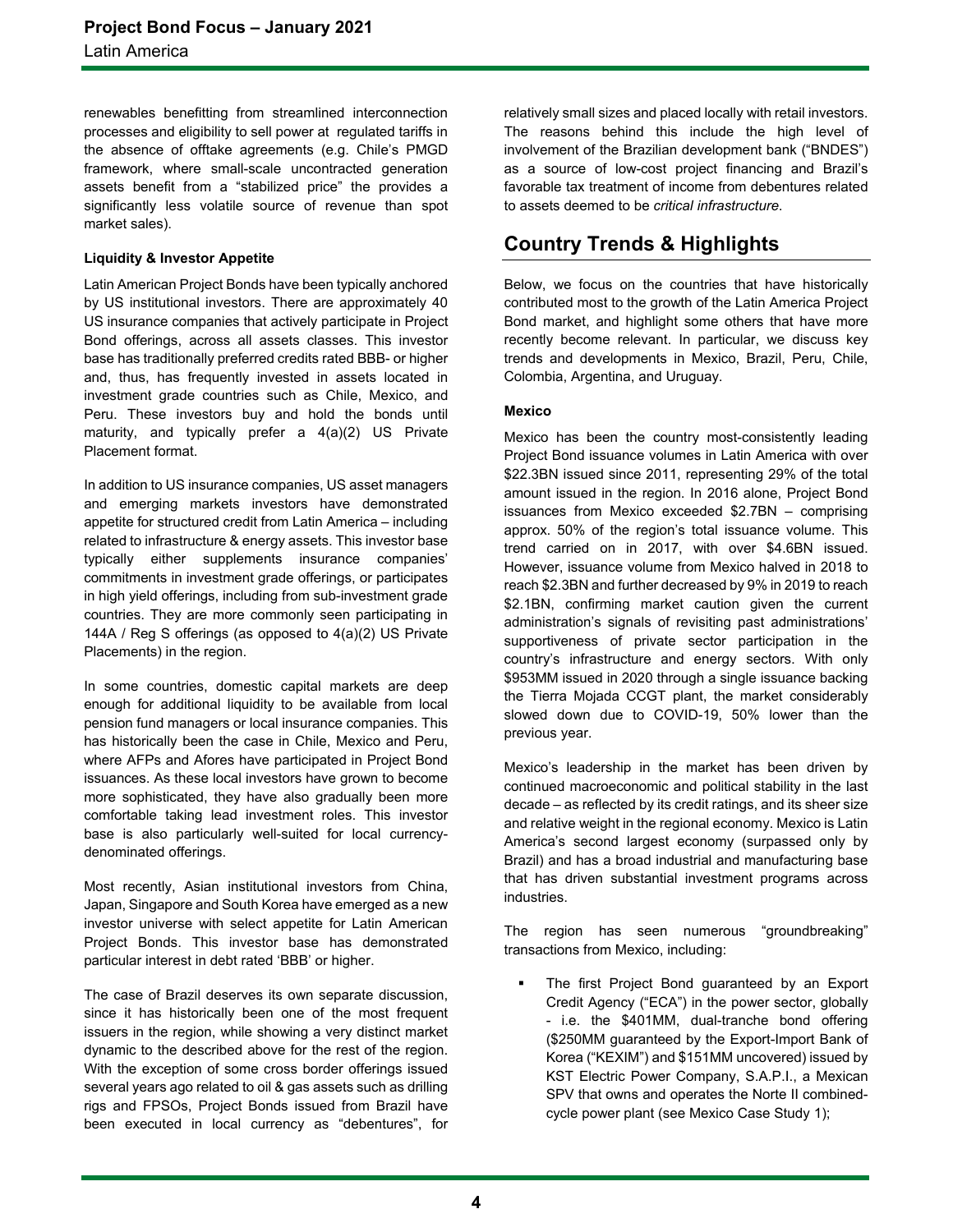- The first bank/bond hybrid with a Project Bond issued alongside a bank loan facility related to oil & gas assets restricted from private investment until the comprehensive Energy Reform took place - i.e. the \$531MM bonds issued in 2016 on the back of a sale and lease-back transaction with Petroleos Mexicanos ("PEMEX") (see Mexico Case Study 2); and
- The first renewables Project Bond in Latin America i.e. the \$300MM in aggregate senior secured notes issued in 2012 for the Oaxaca II and Oaxaca IV wind farms (see Mexico Case Study 3).

### *Mexico Case Study 1: Norte II - KST Electric Power Co.*

In December 2019, KST Electric Power Co. (a Mexican special purpose company controlled by Korea Electric Power Company, "KEPCO") issued \$401MM in senior secured, non-recourse notes to refinance then-outstanding bank facilities related to the Norte II power plant in Mexico – a 450MW combined cycle asset fully contracted with state-owned utility Comisión Federal de Electricidad ("CFE"). The notes were issued in two tranches as follows:

- \$250MM, 3.30% notes due 2037, benefiting from a full, irrevocable and unconditional financial guarantee from Korea's export credit agency KEXIM; and
- \$151MM, 5.70% notes due 2037, without any form of external credit enhancement.

The credit enhancement provided by KEXIM to the \$250MM covered tranche was structured to conform with international capital markets standards, thus ensuring that investors could deem credit risk fully transferred to the guarantor, equating the offering's implied credit rating to KEXIM's. This was the first-ever Project Bond guaranteed by KEXIM and the first power Project Bond, globally, to benefit from an ECA guarantee.

The transaction was unrated and placed under a 4(a)(2) US Private Placement format with a select group of buy-andhold institutional investors in Asia, the US, and Europe.

The offering monetizes a long term, USD-denominated PPA awarded to Norte II in 2011 in the context of Mexico's independent power producer (IPP) framework.

Credit Agricole Securities sole led this ground breaking transaction, which received "Latin American Power Deal of the Year" award by IJGlobal for 2019.

#### **Mexico Case Study 1 ECA-guaranteed Power Project Bond**  KST Electric Power Co.



| Issuer:                   | <b>KST Electric Power Co.</b>                                                                                          |
|---------------------------|------------------------------------------------------------------------------------------------------------------------|
| Size:                     | \$401 million in two tranches as follows:                                                                              |
|                           | \$250MM, KEXIM-guaranteed<br>\$151MM uncovered                                                                         |
| <b>Issue Dates:</b>       | December 2019                                                                                                          |
| <b>Maturities:</b>        | December 2037                                                                                                          |
| Amortization:             | Fully-amortizing                                                                                                       |
| Sponsor(s):               | KEPCO (56%), Samsung Asset Management<br>(34%) and Techint S.A de C.V. (10%)                                           |
| Format:                   | 4(a)(2) US Private Placement                                                                                           |
| Use of<br>Proceeds:       | Refinance the Issuer's previous indebtedness<br>and cover transaction-related costs                                    |
| <b>Payment</b><br>Source: | Payments by CFE per the USD-denominated<br>PPA between the Norte II CCGT (owned and<br>operated by the Issuer) and CFE |
| Status:                   | Operating                                                                                                              |
| Ratings:                  | Offering was unrated                                                                                                   |
| Coupons:                  | 3.30% for the KEXIM-quaranteed notes<br>5.70% for the uncovered notes                                                  |

#### *Why Relevant?*

The transaction was the first-ever Project Bond in the power sector, globally, to benefit from a financial guarantee from an ECA (KEXIM) and demonstrated investor appetite for unrated transactions from select issuers. The resulting cost-of-debt for the covered tranche was the lowest-ever achieved for a Mexican Project Bond. Credit Agricole was sole placement agent for the financing.

Additionally, the transaction demonstrated robust investor appetite from Asia, given that the guaranted tranche was entirely taken by a single Korean investor. The uncovered tranche was circled by six US and Europe-based investors.

### *Mexico Case Study 2: Poinsettia Finance Ltd.*

In 2016, Poinsettia Finance Ltd. issued \$531MM senior secured notes to finance a sale and lease back transaction between private equity fund Kohlberg Kravis Roberts ("KKR") and Petroleos Mexicanos ("PEMEX"). The transaction entailed an operating portfolio of oil & gas assets originally owned by PEMEX, sold to KKR, and leased back to PEMEX on a long term basis. Additional financing sources for the transaction included non-recourse bank credit facilities as follows: a \$100MM 12-year term loan, a \$235MM 10-year term loan, a \$115MM five-year term loan, and a \$50MM five-year revolver. The credit facilities and the senior secured notes rank pari-passu in a first-of-its-kind bank/bond hybrid structure.

The primary source of repayment of the senior secured notes and the credit facilities is a stream of payments from PEMEX pursuant to a 15-year lease agreement. Such payments are fixed, USD-denominated, and unconditional, regardless of the assets' availability, use or performance – thus eliminating operating, volume, and price risk.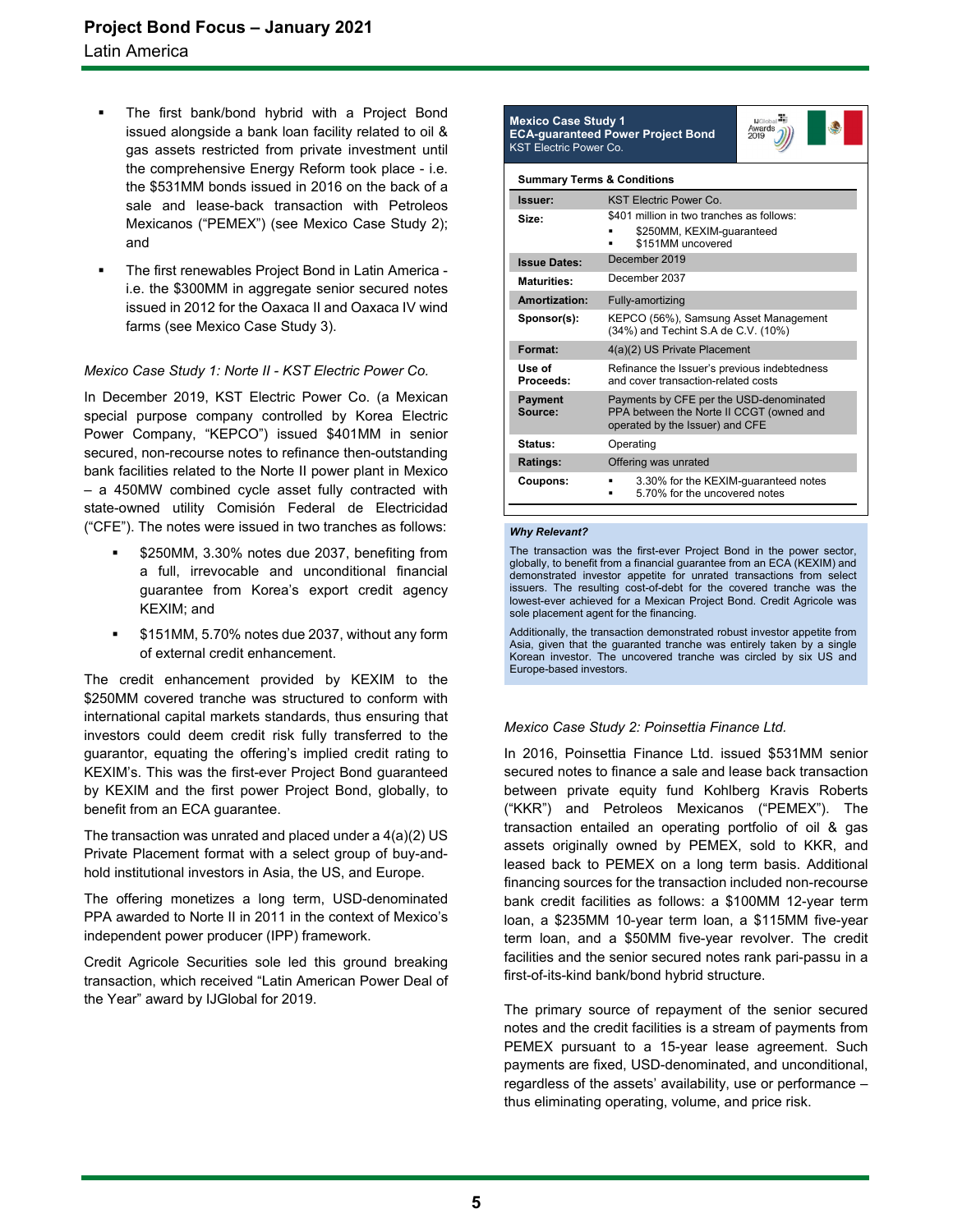Credit Agricole Securities acted as Joint Bookrunning Manager & Sole Lead Arranger in this transaction, which received a "Deal of the Year" award by IJGlobal for 2016.

| <b>Mexico Case Study 2</b><br><b>Bank / Bond Hybrid Financing</b><br>Poinsettia Finance Ltd. |                                                                                                                                            |  |
|----------------------------------------------------------------------------------------------|--------------------------------------------------------------------------------------------------------------------------------------------|--|
| <b>Summary Terms &amp; Conditions</b>                                                        |                                                                                                                                            |  |
| Issuer:                                                                                      | Poinsettia Finance Ltd.                                                                                                                    |  |
| Size:                                                                                        | \$530.8 million                                                                                                                            |  |
| <b>Issue Date:</b>                                                                           | June 2016                                                                                                                                  |  |
| <b>Maturity:</b>                                                                             | June 2031                                                                                                                                  |  |
| Amortization:                                                                                | Fully-amortizing                                                                                                                           |  |
| Sponsor(s):                                                                                  | <b>KKR</b>                                                                                                                                 |  |
| Format:                                                                                      | 144 A / Reg S                                                                                                                              |  |
| Use of<br>Proceeds:                                                                          | Finance the purchase price of a portfolio of<br>operating oil & gas assets                                                                 |  |
| <b>Payment</b><br>Source:                                                                    | Fixed, hell-or-highwater payments made by<br>PEMEX throughout a 15-year lease agreement,<br>made irrespective of assets use or performance |  |
| Status:                                                                                      | Operating                                                                                                                                  |  |
| Ratings:                                                                                     | Baa3 / BBB+ by Moody's and S&P                                                                                                             |  |
| Coupon:                                                                                      | 6.625%                                                                                                                                     |  |

#### *Why Relevant?*

The transaction was at the time the largest bank/bond hybrid project financing in Mexico and the first to include a private equity firm investing in PEMEX oil & gas assets in the context of Mexico's historic Energy Reform. The transaction was seen as a way for PEMEX to monetize its assets as part of a company-wide asset/liability management strategy. Credit Agricole Securities was a joint-bookrunner for the bond offering and the lead arranger for the bank financing.

The transaction demonstrated complementarities between the project finance bank market and the project finance bond market, tapping into distinct liquidity pockets with different appetite for tenor and risk/reward profiles. This allowed an efficient execution with optimized cost of debt and funding diversification.

### *Mexico Case Study 3: Oaxaca II & Oaxaca IV Wind Farms*

In late 2009, Comisión Federal de Electricidad ("CFE") - Mexico's state power company, launched a tender for the construction and operation of three wind projects (Oaxaca II, Oaxaca III, and Oaxaca IV) to ramp up Mexico's wind generation capacity. In March 2010, the three projects were awarded to Acciona Energia SA. Acciona was granted an agreement with CFE to operate the wind projects for 20 years, pursuant to USD-denominated, long term PPAs.

In August 2012, Oaxaca II issued \$148.5MM senior secured notes to refinance its construction bank facilities. Concurrently, Oaxaca IV issued \$150.2MM senior secured notes, also to refinance its construction-related debt. Both projects are similar in size and technical specifications, with 102MW installed capacity, each.

Credit Agricole Securities acted as Joint Bookrunner in this landmark transaction, which received "Latin American Deal of the Year" award by PFIe for 2012.

| <b>Mexico Case Study 3</b><br><b>Fully-contracted Wind Refinancing</b><br>Oaxaca II & Oaxaca IV |                                                                                                            |  |  |
|-------------------------------------------------------------------------------------------------|------------------------------------------------------------------------------------------------------------|--|--|
|                                                                                                 | <b>Summary Terms &amp; Conditions</b>                                                                      |  |  |
| Issuer:                                                                                         | CE Oaxaca Dos, S de RL / CE Oaxaca Cuatro, S<br>de RL de CV                                                |  |  |
| Size:                                                                                           | \$148.5 million / \$150.2 million                                                                          |  |  |
| <b>Issue Date:</b>                                                                              | August 2012                                                                                                |  |  |
| <b>Maturity:</b>                                                                                | December 2031                                                                                              |  |  |
| Amortization:                                                                                   | Fully-amortizing                                                                                           |  |  |
| Sponsor(s):                                                                                     | Acciona Energia                                                                                            |  |  |
| Format:                                                                                         | 144 A / Rea S                                                                                              |  |  |
| Use of<br>Proceeds:                                                                             | Refinance construction bank facilities related to<br>the 102MW Oaxaca II and 102MW Oaxaca IV<br>wind farms |  |  |
| <b>Payment</b><br>Source:                                                                       | <b>USD-denominated PPAs with CFF</b>                                                                       |  |  |
| Status:                                                                                         | Operating                                                                                                  |  |  |
| Ratings:                                                                                        | BBB- / BBB- by S&P and Fitch                                                                               |  |  |
| Coupon:                                                                                         | 7.250%                                                                                                     |  |  |
|                                                                                                 |                                                                                                            |  |  |

### *Why Relevant?*

Oaxaca II and Oaxaca IV were the first wind Project Bonds outside of the United States and the first renewables projects ever in Latin America to tap international capital markets. Credit Agricole Securites was a jointbookrunner for both issuances.

With the inclusion of local investors in the final order book, Oaxaca II and IV also became the first international Project Bonds to significantly tap local Mexican institutional investors ("Afores"), at a time when commercial banks were unprepared to lend for the refinancings of the projects. The sponsor was able to tap capital markets as an alternative and move forward with refinancing plans.

### **Brazil**

Brazil has been the second-largest contributor to the market – with a market share of 25% between 2011 and 2020 (\$19.6MM), and showed particularly-robust activity in 2012 and 2013 with total issuance volumes of \$3.6BN and \$3.4BN respectively (with FPSOs and drilling rigs materially-contributing to USD volume). These trends underline the country's sustained need for infrastructure and energy investment, especially when considering that Project Bonds have been a relatively small share of total investment in the sector given Brazilian state-owned development bank BNDES leading role as lender. In the last 10 years, BNDES has provided approximately 80% of total project financing in the country.

Developments on the political front framed by corruption scandals around Brazil-based infrastructure contractors noticeably tempered Brazil's Project Bond market in 2016 and 2017: issuances from Brazil totaled \$511MM in 2016,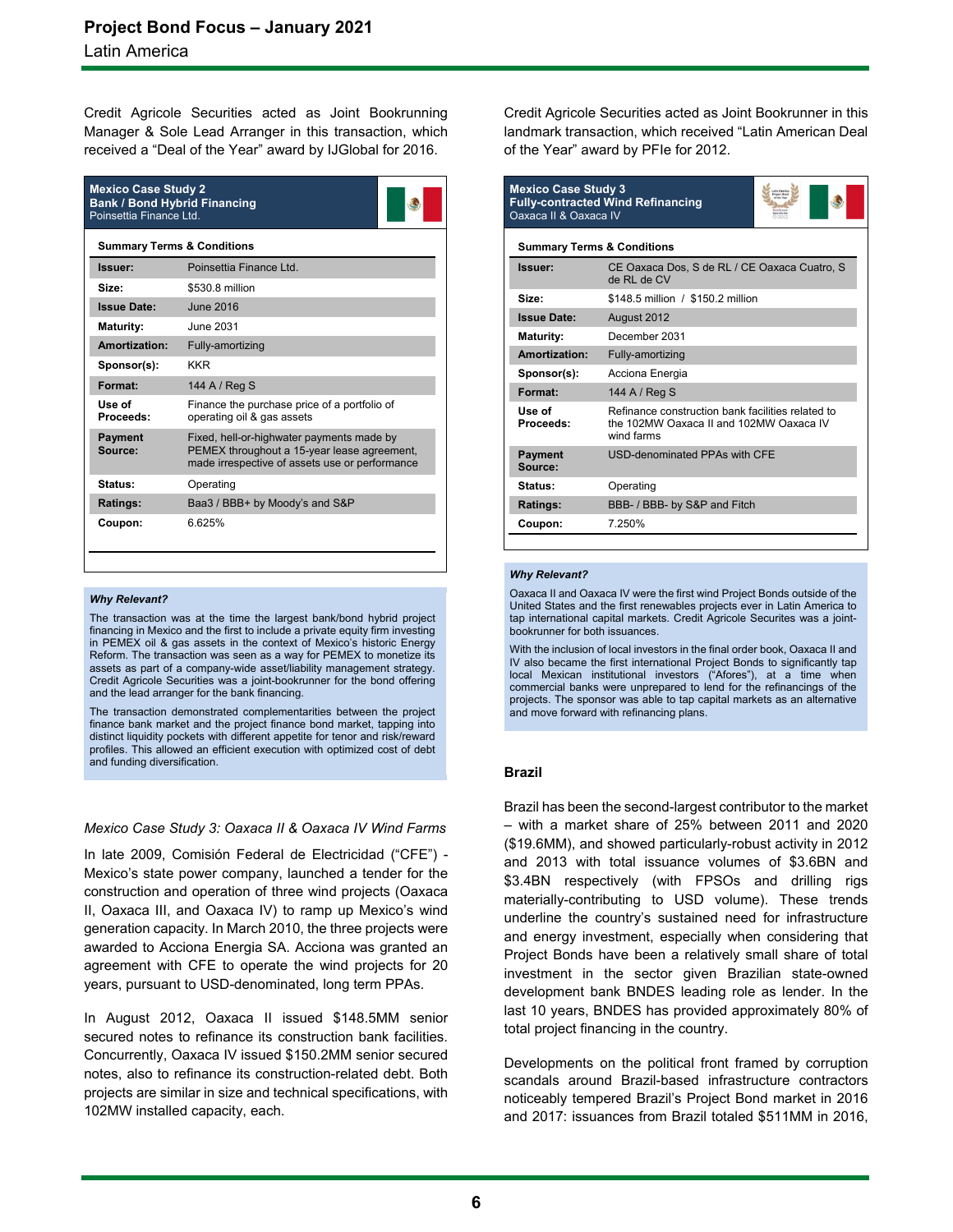and \$81MM in 2017 (a 98% drop from market highs in 2013). These figures, nonetheless, deserve to be qualified, as many Project Bonds issued from Brazil have been executed in local currency as "debentures", for relatively small sizes and placed locally with retail investors – who benefit from a favorable tax treatment of income from debentures related to assets deemed to be *critical infrastructure*.

Brazilian issuance volume recovered in 2018, contributing to 40% of the total Latin America volume in 2018 (\$3.7BN) but decreased by 45% in 2019 (\$2.1BN). With \$1.2BN issued in 2020, Brazil took the lead in the Latin American region. The vast majority of these transactions were backing power assets. Most of the issuances since 2017 have been realized in Reais (while they were mainly in USD previously).

### *Brazil Case Study 1: Voltalia Wind Farm*

In March 2016, the São Miguel do Gostoso wind farm issued R\$57 million inflation-linked debentures in the local capital markets to finance project completion. The debentures rank pari-passu with a BNDES-provided senior secured credit facility.

The 108MW wind farm benefits from a 20-year PPA with Brazil's Câmara de Comercialização de Energia Elétrica ("CCEE") – which represents all electricity users in Brazil's Sistema Interligado Nacional ("SIN").

| <b>Brazil Case Study 1</b><br><b>Wind Debenture in Local Currency</b><br>São Miguel do Gostoso |                                                      |  |
|------------------------------------------------------------------------------------------------|------------------------------------------------------|--|
| <b>Summary Terms &amp; Conditions</b>                                                          |                                                      |  |
| Issuer:                                                                                        | São Miquel do Gostoso Participações S.A.             |  |
| Size:                                                                                          | R\$ 57 million                                       |  |
| <b>Issue Date:</b>                                                                             | March 2016                                           |  |
| Maturity:                                                                                      | March 2029                                           |  |
| Amortization:                                                                                  | Fully-amortizing                                     |  |
| Sponsor(s):                                                                                    | Voltalia Energia do Brasil; Paranaense de<br>Energia |  |
| Format:                                                                                        | Restricted public offering under the CVM rule 476    |  |
| Use of<br>Proceeds:                                                                            | Finance the completion of a 108MW wind farm          |  |
| <b>Payment</b><br>Source:                                                                      | Local currency PPA with CCEE                         |  |
| Status:                                                                                        | Greenfield                                           |  |
| Ratings:                                                                                       | BrA+ by Fitch                                        |  |
| Coupon:                                                                                        | Inflation indexed plus 8.19%                         |  |

### *Why Relevant?*

The transaction illustrates Brazil's established local capital markets capacity to finance infrastructure and energy assets, including during construction, on a non-recourse basis. The transaction also underlines the country's reliance on BNDES: the debentures were mostly-placed with BNDESPar – the investment arm of BNDES, and rank pari passu with BNDES as major senior lender. Credit Agricole Securities was sole placement agent for the transaction.

### *Brazil Case Study 2: Norbe VIII/IX Finance Ltd.*

In November 2010, Norbe VIII/IX Finance Ltd. issued \$1.5BN to refinance existing debt related to the construction and operation of the Norbe VIII and Norbe IX ultra deepwater drillships, which have been chartered to Petrobras under 10-year agreements.

The drillships are contracted by Petrobras under daily-rate 10-year Charter Agreements, with matching operating agreements in place with Odebrect.

Original construction financing was provided by a consortium of project finance banks.

| <b>Brazil Case Study 2</b><br><b>Ultra Deepwater Drillships USD Project Bond</b><br>Norbe VIII/IX Finance Ltd. |                                                                                              |  |  |
|----------------------------------------------------------------------------------------------------------------|----------------------------------------------------------------------------------------------|--|--|
|                                                                                                                | <b>Summary Terms &amp; Conditions</b>                                                        |  |  |
| Issuer:                                                                                                        | Norbe VIII/IX Finance Ltd.                                                                   |  |  |
| Size:                                                                                                          | \$1.5 billion                                                                                |  |  |
| <b>Issue Date:</b>                                                                                             | November 2010                                                                                |  |  |
| Maturity:                                                                                                      | June 2021.                                                                                   |  |  |
| Amortization:                                                                                                  | Fully-amortizing                                                                             |  |  |
| Sponsor(s):                                                                                                    | Odebrecht                                                                                    |  |  |
| Format:                                                                                                        | 144A / Reg S                                                                                 |  |  |
| Use of<br>Proceeds:                                                                                            | Refinance existing debt related to the Norbe VIII<br>and Norbe IX ultra deepwater drillships |  |  |
| <b>Payment</b><br>Source:                                                                                      | 10-year Charter Agreements with Petrobras                                                    |  |  |
| Status:                                                                                                        | <b>Brownfield</b>                                                                            |  |  |
| Ratings:                                                                                                       | Baa3 / BBB by Moody's and Fitch                                                              |  |  |
| Coupon:                                                                                                        | 6.35%                                                                                        |  |  |

### *Why Relevant?*

The transaction illustrates the liquidity available for jumbo issuances from Brazil if anchored in robust offtakers (e.g. Petrobras).

Between 2010 and 2014, nearly \$4 billion USD Project Bonds were issued to finance similar assets in Brazi.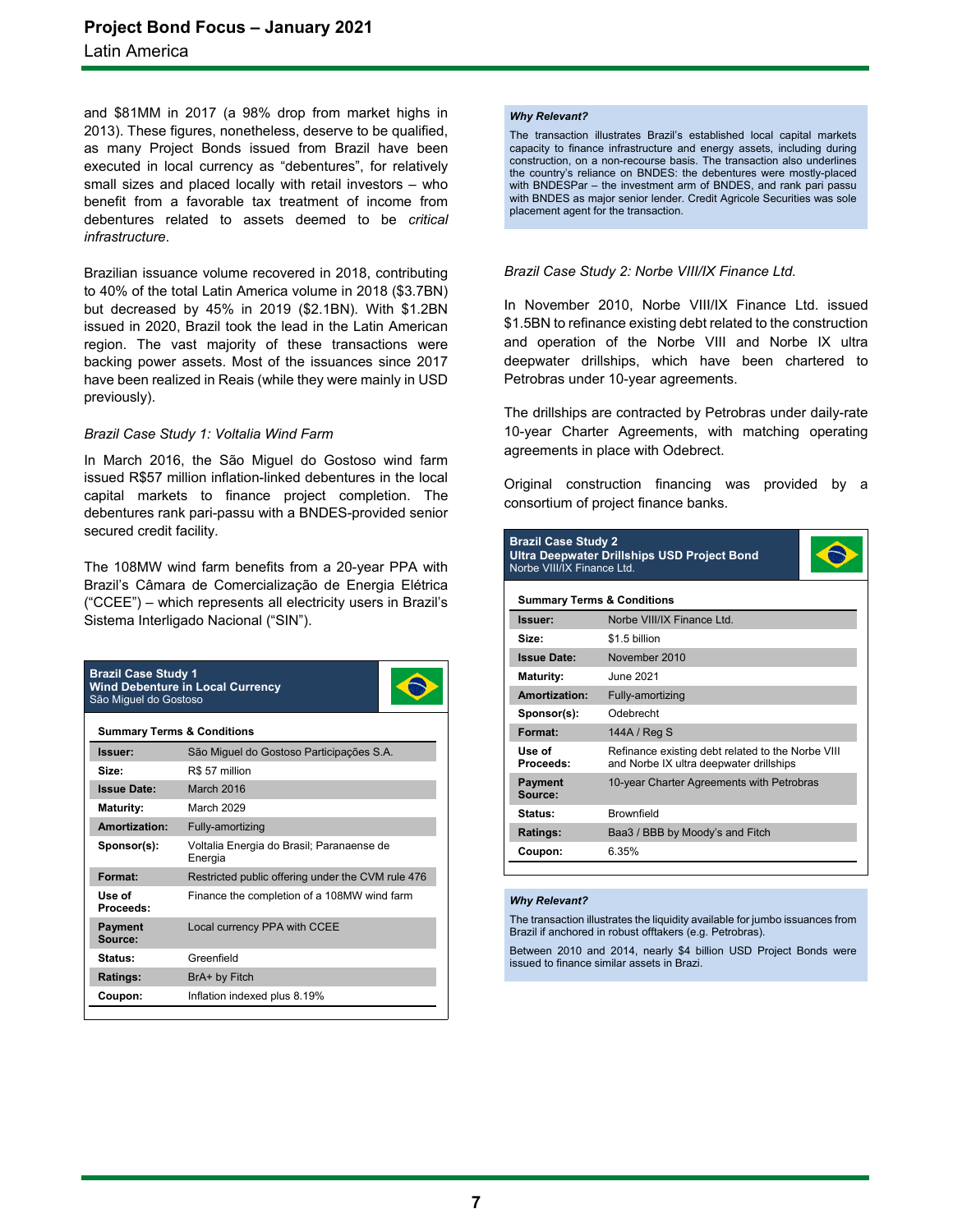### **Peru**

Peru has historically been the third-largest contributor to the Project Bond market in Latin America (after Mexico and Brazil), accounting for approximately 14% of total issuance volume in the region since 2011 with \$11.2BN. Between 2000 and 2010, activity from Peru was relatively consistent in the \$50-600MM range: yearly issuance volume increased from \$950MM in 2011 to over \$1.6BN in 2015. This growth trend was tempered in 2016 with a backdrop of political turmoil leading to only \$0.3BN in issuance, but showed signs of recovery throughout 2017 with \$1.0BN issued and \$1.7BN in 2018. Driven by the expansion of Lima subway (\$900MM in aggregate through 4 tranches) and the slowdown in Brazil and Mexico, Peru took the first place of the LatAm market in 2019 with \$2.3BN issued. No issuance took place in 2020.

Growth in the Peruvian Project Bond market has been fueled by PPP innovations first introduced in 2006, designed to transfer construction and performance risk to the Government of Peru. These innovations, such as the CRPAO and the RPICAO structures, entail the issuance of payment certificates backed by the Government of Peru, subject to pre-defined project completion milestones, payable regardless of subsequent milestone completions and regardless of asset performance or use, once in operation. CRPAOs are direct obligations of the Peruvian government and have been construed as sovereign indebtedness, whereas RPICAOs are contingent obligations – thus avoiding treatment as direct sovereign indebtedness. Both structures result in highly-visible cash flow streams that have been received in the capital markets as credit-derivate to the Peruvian sovereign (see Peru Case Study 1).

Peru's robust concession framework has also enabled other innovations, such as partially-credit enhanced offerings, to be well-received (see Peru Case Study 2).

The success of Peru's PPP framework has been frequently used as a point of reference in the region. Other countries, including most recently Argentina, have based their concession models on the RPICAO mechanism, with the goal of attracting investor appetite to critical infrastructure assets.

### *Peru Case Study 1: Lima Metro Line 2 Finance Ltd*

In April 2014, the Peruvian Ministry of Transport and Communications entered into a concession agreement with Metro de Lima Linea S.A. (a consortium comprised of ACS Iridium, Vialia (FCC), Salini Impregilo, AnsaldoBreda, Ansaldo STS, and COSAPI) for the construction and operation of Line 2 and part of Line 4 of the metro system in Peru's capital city, Lima – running nearly 35 kms across

the city and connecting the Jorge Chavez International Airport.

The awarded concession agreement conforms to Peru's RPICAO PPP structure and entails a fixed schedule of USD-denominated compensation rights, assigned by the Peruvian government as certain pre-agreed construction milestones are achieved (and independently verified). The related RPICAOs represent irrevocable and unconditional payment guarantees from the Ministry of Transport and Communications but do not constitute direct sovereign obligations: the primary source of revenue is a master trust whose funding source is subway user-pay tariffs and certain government-levied taxes. In the event that such collections are insufficient to cover the payments established by the RPICAO schedule, the Government of Peru steps-in to cover the difference, regardless of if the project is completed and, once operational, regardless of use.

In 2015, Lima Metro Line 2 Finance Ltd issued \$1.15BN senior secured notes backed by the future cash flows to be derived from assigned RPICAOs, in order to finance the construction of the underground railway lines.

| <b>Peru Case Study 1</b><br><b>Milestone Payments-backed Offering</b><br>Lima Metro Line 2 Finance Ltd |                                                                                                                                                                          |  |
|--------------------------------------------------------------------------------------------------------|--------------------------------------------------------------------------------------------------------------------------------------------------------------------------|--|
| <b>Summary Terms &amp; Conditions</b>                                                                  |                                                                                                                                                                          |  |
| Issuer:                                                                                                | Lima Metro Line 2 Finance Ltd                                                                                                                                            |  |
| Size:                                                                                                  | \$1.155 million                                                                                                                                                          |  |
| <b>Issue Date:</b>                                                                                     | June 2015                                                                                                                                                                |  |
| Maturity:                                                                                              | <b>July 2034</b>                                                                                                                                                         |  |
| Amortization:                                                                                          | Fully-amortizing                                                                                                                                                         |  |
| Sponsor(s):                                                                                            | ACS Iridium, FCC, Salini Impreglio, Ansaldo<br>Breda, Ansaldo STS, and Cosapi                                                                                            |  |
| Format:                                                                                                | 144 A / Reg S                                                                                                                                                            |  |
| Use of<br>Proceeds:                                                                                    | Finance the construction of subway lines 2 and 4<br>in I ima                                                                                                             |  |
| <b>Payment</b><br>Source:                                                                              | Unconditional and irrevocable payments<br>throughout the bonds tenor backed by the<br>Government of Peru, under Peru's RPICAO<br>(milestone-linked) concession structure |  |
| Status:                                                                                                | Greenfield                                                                                                                                                               |  |
| Ratings:                                                                                               | Baa1 / BBB / BBB+ by Moody's, S&P and Fitch                                                                                                                              |  |
| Coupon:                                                                                                | 5.875%                                                                                                                                                                   |  |

### *Why Relevant?*

The project is one of many transactions in Peru made possible by RPICAO payments. Market-reception of this form of co-financing has been very favorable, as it transfers project completion risk and revenue risk to the sovereign. Credit Agricole Securities was a joint-bookrunner for the bond offering.

The notes drew significant interest from Asset Managers and local Peruvian investors – who comprised the majority of the final order book at over 30% of total allocations.

This transaction demonstrated that RPICAO-backed projects can benefit from ample liquidity – given that the transaction size was over \$1.0BN.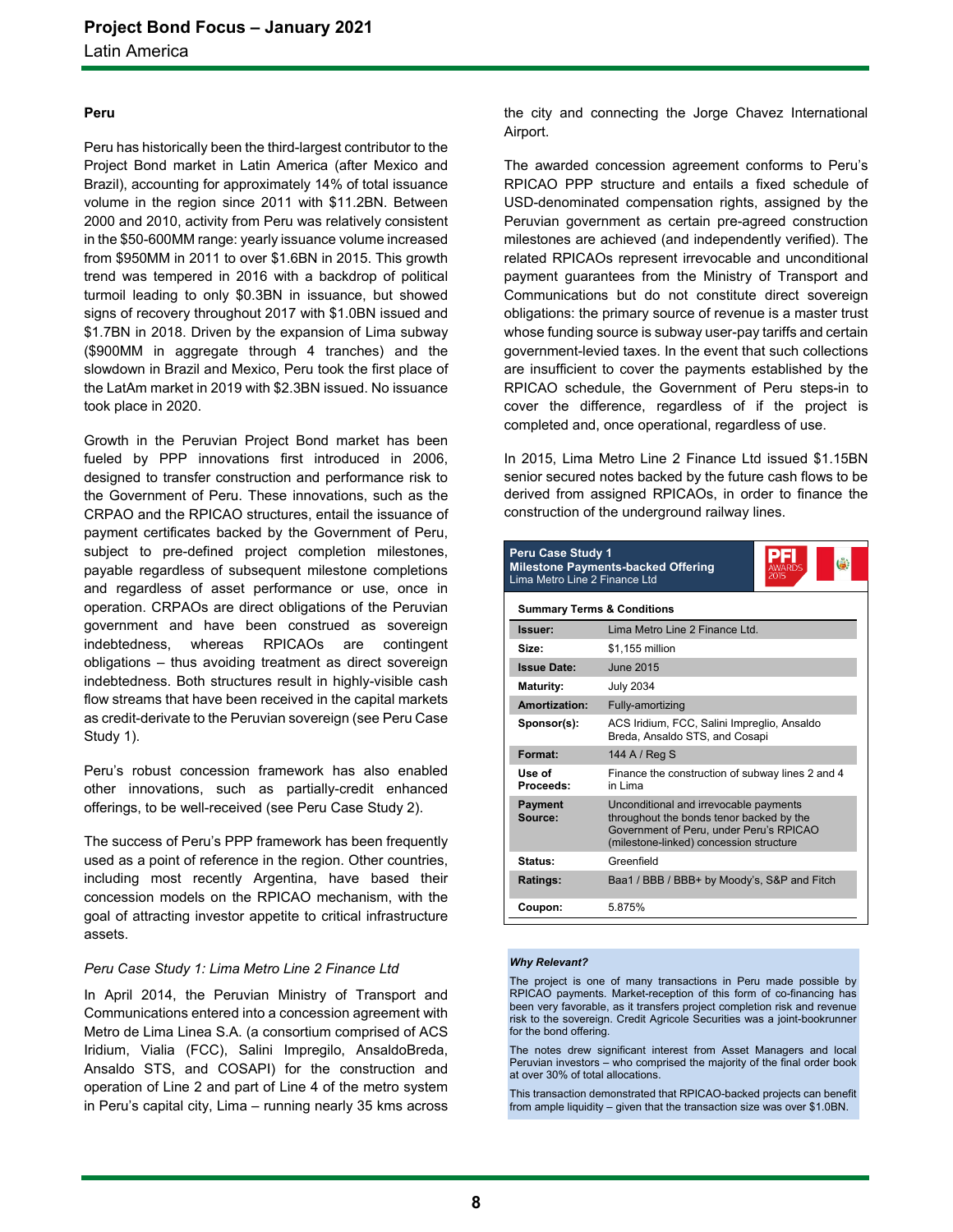### *Peru Case Study 2: Eten Cold Reserve Power Plant*

In 2010, project company Planta de Reserva Fria de Generacion de Eten S.A. was awarded a 20-year concession to build and run a 224MW thermal power plant in Peru's north west. The plant is intended to be used as a backup generator for the country (or "cold reserve") in order to help meet excess energy needs in the event of grid shortages or unplanned power demand increases.

The concession grants USD-denominated, fixed capacity payments throughout its tenor and variable payments when called to dispatch, made from the entire Peruvian electrical generation system – a counterparty risk profile deemed by investors to be consistent with the Peruvian sovereign.

| <b>Peru Case Study 2</b><br><b>Credit-enhanced Transaction</b><br>Planta de Reserva Fría de Generacion de Eten S.A. |                                                                                                                                                                                                                                                                                                                                                                                   |  |  |
|---------------------------------------------------------------------------------------------------------------------|-----------------------------------------------------------------------------------------------------------------------------------------------------------------------------------------------------------------------------------------------------------------------------------------------------------------------------------------------------------------------------------|--|--|
|                                                                                                                     | <b>Summary Terms &amp; Conditions</b>                                                                                                                                                                                                                                                                                                                                             |  |  |
| Issuer:                                                                                                             | Planta de Reserva Fría de Generacion de Eten SA                                                                                                                                                                                                                                                                                                                                   |  |  |
| Size:                                                                                                               | \$132.8 million                                                                                                                                                                                                                                                                                                                                                                   |  |  |
| <b>Issue Date:</b>                                                                                                  | December 2013                                                                                                                                                                                                                                                                                                                                                                     |  |  |
| Maturity:                                                                                                           | December 2033                                                                                                                                                                                                                                                                                                                                                                     |  |  |
| Amortization:                                                                                                       | Fully-amortizing                                                                                                                                                                                                                                                                                                                                                                  |  |  |
| Sponsor(s):                                                                                                         | Grupo Cobra (subsidiary of Grupo ACS) and<br>Empresa de Mantenimiento, Construcción y<br>Electricidad, S.A. de C.V. ("EMCE")                                                                                                                                                                                                                                                      |  |  |
| Format:                                                                                                             | 144 A / Reg S                                                                                                                                                                                                                                                                                                                                                                     |  |  |
| Use of<br>Proceeds:                                                                                                 | Finance construction of a 224 MW, diesel-fired,<br>simple-cycle power plant                                                                                                                                                                                                                                                                                                       |  |  |
| <b>Payment</b><br>Source:                                                                                           | Fixed availability payments under a 20-year<br>concession agreement awarded by the Peruvian<br>government and variable revenues when the plant<br>is called to dispatch into the grid.<br>Additionally, bondholders benefit from an<br>irrevocable and unconditional partial credit<br>guarantee from a development bank, equivalent to<br>20% of the bonds' outstanding balance. |  |  |
| Status:                                                                                                             | Greenfield                                                                                                                                                                                                                                                                                                                                                                        |  |  |
| Ratings:                                                                                                            | BBB- / BBB- by S&P and Fitch                                                                                                                                                                                                                                                                                                                                                      |  |  |
| Coupon:                                                                                                             | 7650%                                                                                                                                                                                                                                                                                                                                                                             |  |  |

### *Why Relevant?*

The transaction incorporated external credit enhancement provided by a regional development bank (CAF) in a sufficient amount to help investors feel comfortable with the exposure to construction delay risk – given the project's relatively long construction period (approx. 2 years).

CAF's participation gave comfort to bondholders that if project completion were to be delayed and, thus, no operating cash flows were available to cover interest and principal once scheduled debt service were due, the partial credit guarantee would be available to cover the shortfall. The 20% cover was deemed to be sufficient to mitigate delay risk, as an independent engineer offered an opinion that the likelihood that delays would extend beyond what the partial credit guarantee could sustain was low.

In 2013, the project company issued nearly \$133MM nonrecourse 144A / Reg S bonds to finance the power plant's construction. In order to help mitigate completion and

operation risk, regional development bank Corporacion Andina de Fomento ("CAF") provided credit enhancement in the form of an unconditional and irrevocable partial credit guarantee equivalent to 20% of the outstanding debt. The guarantee is exercisable on a pre-default basis, and including during the project's construction period, to cover any shortfall in principal or interest due. Guarantee amounts exercised may be repaid on a subordinated basis in subsequent periods, replenishing the liquidity available to the notes.

In this sense, although CAF's partial credit guarantee did not entirely address completion risk, rating agencies viewed the sponsors' completion guarantees together with CAF's partial enhancement as sufficient to achieve investment grade.

### *Peru Case Study 3: ABY Transmisión Sur*

In 2014, Abengoa refinanced the Transmisión Sur project in what became the largest ever dollar-denominated project bond in Peru at the time and the first in the region to reach a 29-year tenor.

The project, located in the region of Chilca, consists of three 500kV power transmission lines that run for 900km to provide connectivity from Lima to the fast growing south of Peru. The project includes the construction of three new substations and the expansion of three other.

| <b>Peru Case Study 3</b><br><b>Transmission Line Project Bond</b><br><b>ABY Transmisión Sur</b> |                                                                                                                                            |  |  |
|-------------------------------------------------------------------------------------------------|--------------------------------------------------------------------------------------------------------------------------------------------|--|--|
|                                                                                                 | <b>Summary Terms &amp; Conditions</b>                                                                                                      |  |  |
| Issuer:                                                                                         | ABY Transmision Sur S.A. (fka. Abengoa<br>Transmision Sur S.A.)                                                                            |  |  |
| Size:                                                                                           | \$432 million                                                                                                                              |  |  |
| <b>Issue Date:</b>                                                                              | April 2014                                                                                                                                 |  |  |
| <b>Maturity:</b>                                                                                | 2043                                                                                                                                       |  |  |
| Amortization:                                                                                   | Fully-amortizing                                                                                                                           |  |  |
| Sponsor(s):                                                                                     | Atlantica Yield                                                                                                                            |  |  |
| Format:                                                                                         | 144 A / Reg S                                                                                                                              |  |  |
| Use of<br>Proceeds:                                                                             | Refinance existing bank debt, repay some of<br>Abenoa's subordinated debt, fund the reserve<br>accounts and terminated the swap agreements |  |  |
| <b>Payment</b><br>Source:                                                                       | Payment rights under sponsor-support agreement                                                                                             |  |  |
| Status:                                                                                         | Operating                                                                                                                                  |  |  |
| Ratings:                                                                                        | BBB- by S&P and Fitch, at closing; upgraded to<br>BBB due to better-than-expected performance                                              |  |  |
| Coupon:                                                                                         | 6.875%                                                                                                                                     |  |  |

#### *Why Relevant?*

The issuance was the largest single-asset Transmission Line Project Bond in Latin America. At the time of its issuance, it had also been the longest transmission line offering in the region, with a 29-year tenor due to its underlying 30-year concession agreement.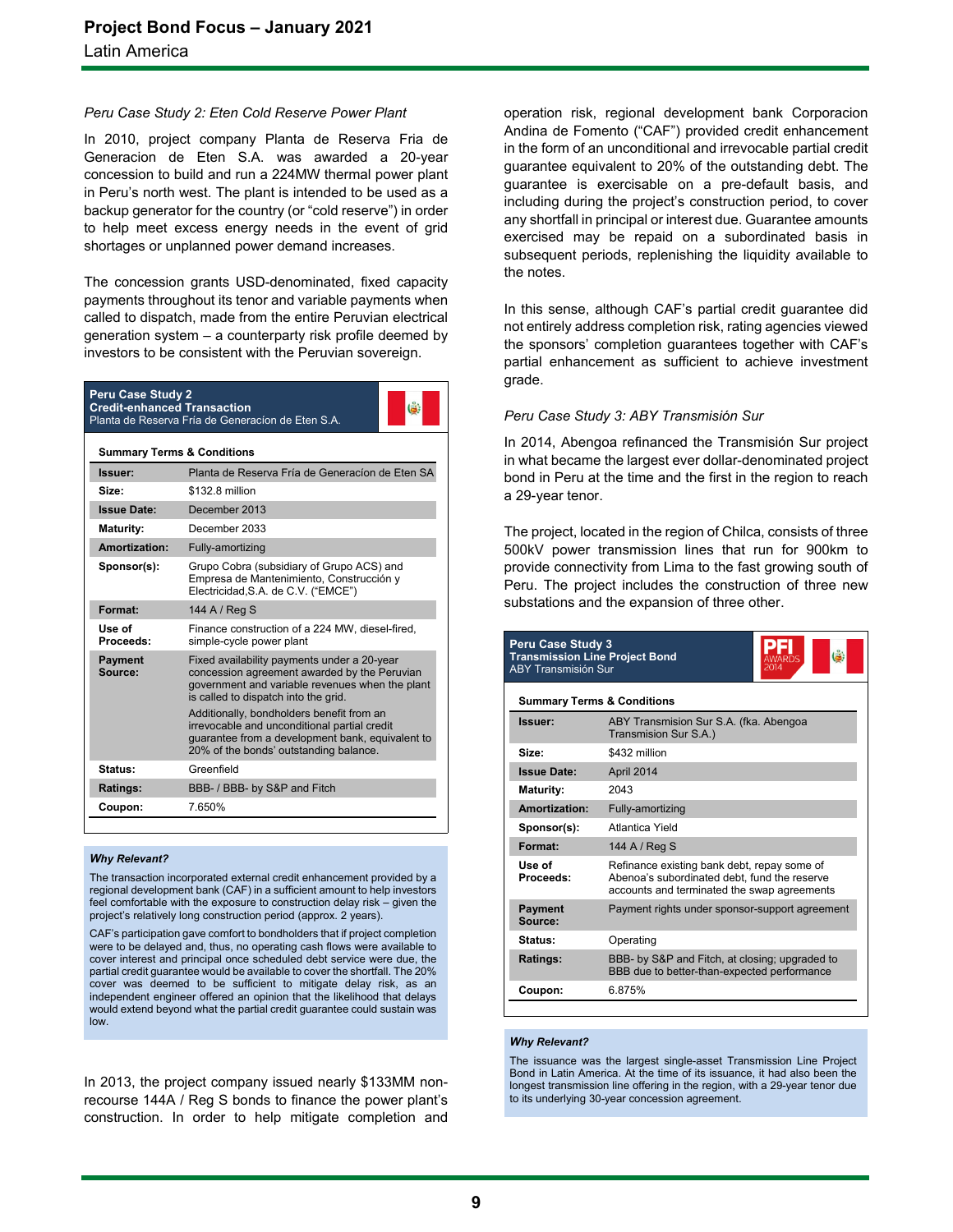Latin America

### **Chile**

Historically, Chile has been the fourth-largest contributor to the Project Bond market in Latin America – accounting for approximately 9% of total issuance volume between 2011 and 2020 with \$7.6BN. 2020 was a very good year for the Chilean Project Bond market which grew by 34% since last year to reach \$1.2BN and the second rank in Latin America for the year.

Chile's Project Bond market has been characterized by issuances in the \$200-500MM range, but with occasional offerings as small as \$50MM privately-placed transactions and as large as \$1.0BN 144A / Reg S offerings, for a wide array of assets including toll roads, gas transportation, power generation (incl. renewables), and power transmission.

Growth in the Chilean Project Bond Market has been supported by the country's strong macroeconomic environment and overall stability – as reflected in its credit ratings of A1 / A+ / A- (i.e. the highest in Latin America), and noteworthy PPP structure innovations such as the use of government-guaranteed revenue floors and caps designed to help mitigate demand risk, and flexible-term concession mechanisms designed to limit equity downside. These mechanisms proved to be particularly well-suited for transportation infrastructure with revenues relying on userpaid tariffs or tolls. For instance, mechanisms where a project's present value of revenue is guaranteed by way of making the concession's term variable (i.e. "Total Guaranteed Revenue" or "MDI") or where if revenue is below a pre-agreed fixed threshold, the government makes up for the shortfall (i.e. "Minimum Guaranteed Revenue" or "IMG") have been used in the past in Chilean toll roads and airports. In some instances, both mechanisms have been used in conjunction (see Chile Case Study 2).

Profit-sharing mechanisms have also been implemented in Chile, where in addition to minimum revenue guarantees, if revenues exceed a pre-agreed threshold, the surplus will be split between the concessionaire and the government to incentivize availability and service quality.

The Chilean market has also seen meaningful Project Bond issuance activity related to the power sector, with issuances related to portfolios of transmission lines anchored in the country's long term concession framework for transmission and distribution, and off the back of PPAs with the country's distribution companies ("DistCos") in the context of public auctions aimed at enhancing Chile's grid reliability and cost efficiency.

More recently, Project Bonds off the back of private offtake agreements have been well-received by investors (see Case Study 3), in particular as an attractive alternative to projects with DistCo PPAs which have been negatively impacted by the confluence of increased grid curtailment due to transmission network limitations and the compression of electricity spot prices fueled by low energy commodity prices and the entry of low-to-no marginal cost of dispatch sources such as wind and solar.

### *Chile Case Study 1: Celeo Redes Transmision Lines*

In 2017, Celeo Redes Operacion Chile SA – a newly created SPV, issued a dual-currency, dual tranche (pari passu) transaction entailing \$593MM 144A / Reg S senior secured notes placed in the international capital markets, and the equivalent to \$214MM (at the time of financial close) bonds denominated in local currency/inflation-linked investment units ("UFs") and placed in the Chilean market. Issuance proceeds were used to refinance the thenoutstanding construction facilities of a portfolio of overhead power transmission lines, spanning 454km in the Chile's Central Interconnected Electrical System ("SIC") – which serves approximately 92% of the country's population.

The transmission lines in the portfolio operate pursuant to long-term concession agreements granted by Chile's Ministry of Energy, which entitle them to receive availabilitybased transmission tariffs, paid by a diversified pool of Chilean power generation and distribution companies. Such payments are due regardless of actual electrical volume throughput – thus fully mitigating demand risk.

A noteworthy feature of this transaction is that the bonds mature 10 years after the fixed tariff term of the transmission lines concession agreements – which establish a fixed tariff during the first 20 years of the concession life, but have tariffs re-set thereafter. Once in the resettable tariff period, the new tariff remains fixed for an initial four-year period. Afterwards, tariffs are recalculated according to the results of an independent transmission study commissioned by the grid regulator to estimate the cost of constructing a new transmission line in that point in time – exposing the projects to tariff re-set risk. In spite of this risk, investors and rating agencies developed a favorable long term view of the likely stability of the tariff regime, allowing the issuer to monetize 30 years of concession revenues.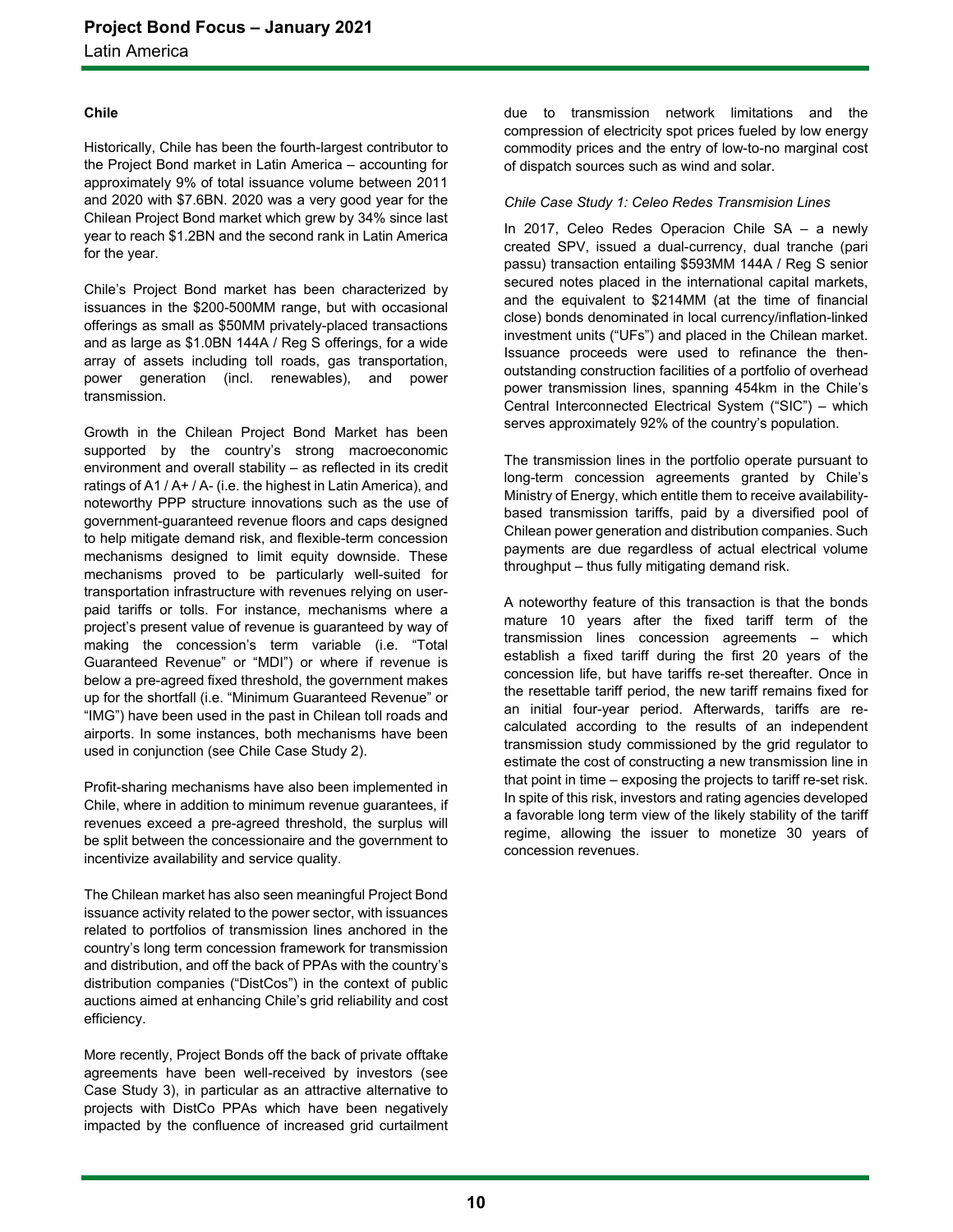### **Project Bond Focus – January 2021**

Latin America

| <b>Chile Case Study 1</b><br><b>Transmission Portfolio Refinancing</b><br>Celeo Redes Operación Chile SA |                                                                                                              |  |  |
|----------------------------------------------------------------------------------------------------------|--------------------------------------------------------------------------------------------------------------|--|--|
|                                                                                                          | <b>Summary Terms &amp; Conditions</b>                                                                        |  |  |
| Issuer:                                                                                                  | Celeo Redes Operacion Chile SA                                                                               |  |  |
| Size:                                                                                                    | Aggregate US\$593 million:<br>• \$379 million International Bond<br>• UF5.41 million (≈US\$214MM) Local Bond |  |  |
| <b>Issue Date:</b>                                                                                       | May 2017                                                                                                     |  |  |
| <b>Maturity:</b>                                                                                         | June 2047                                                                                                    |  |  |
| Amortization:                                                                                            | Fully-amortizing                                                                                             |  |  |
| Sponsor(s):                                                                                              | Elecnor, APG Asset Management NV                                                                             |  |  |
| Format:                                                                                                  | Two pari-passu tranches:<br>• 144 A / Reg S International Bond<br>• Locally-placed bond                      |  |  |
| Use of<br>Proceeds:                                                                                      | Refinance construction credit facilities                                                                     |  |  |
| <b>Payment</b><br>Source:                                                                                | Fixed transmission tariff from Chilean generation<br>companies under long-term agreements                    |  |  |
| Status:                                                                                                  | <b>Brownfield</b>                                                                                            |  |  |
| Ratings:                                                                                                 | Baa2 / BBB / BBB- by Moody's, S&P and Fitch                                                                  |  |  |
| Coupon:                                                                                                  | 5.200% (International Bond)<br>3.350% (Local Bond)                                                           |  |  |

#### *Why Relevant?*

The Celeo Redes offering was the first Project Bond refinancing of a portfolio of transmission line assets in Latin America. This transaction demonstrates that, given transmission lines' mostly-standardized technology and low operating risk profile, portfolio (re)financings are particularly well-suited for this asset type.

This approach allows issuers to take advantage of transaction economies of scale and to reach critical mass to tap a broader, more liquid investor base.

### *Chile Case Study 2: Ruta del Maipo Toll Road*

In 2001, project company Ruta del Maipo Sociedad Concesionaria S.A. issued \$421MM 144A / Reg S senior secured notes to finance the rehabilitation of a 193km stretch of the Ruta 5 highway connecting the Chilean cities of Santiago and Talca.

The project company also issued local currency bonds, placed with Chilean institutional investors, comprising approximately 55% of total project debt in US dollar terms at closing (based on then-current exchange rates).

The issuer operates the road pursuant to a concession agreement including, both an IMG mechanism and a MDI mechanism. Under the IMG awarded to Ruta del Maipo, the project has certainty of receiving a fixed, pre-agreed revenue stream directly paid by the Chilean government in the event that revenues from toll collections are below a pre-agreed minimum. If toll collections exceed the period's IMG, then no payment is made by the Chilean government. If collections are lower than the period's IMG, the Chilean government makes-up for the revenue shortfall.

The MDI mechanism in this project, on the other hand, helps investors enhance the project's recovery profile. This is particularly useful to mitigate revenue risk in the event of extended downside scenarios. Under the MDI, the concession agreement's term is linked to cumulative revenue performance, instead of being pegged to a specific date: the concession ends when the present value (discounted at 9.5%) of actual revenues equals a preagreed target value.

| <b>Chile Case Study 2</b><br><b>Revenue Floors &amp; Caps</b> | Ruta del Maipo Sociedad Concesionaria S.A.                                                                                                                                                                                     |  |  |
|---------------------------------------------------------------|--------------------------------------------------------------------------------------------------------------------------------------------------------------------------------------------------------------------------------|--|--|
|                                                               | <b>Summary Terms &amp; Conditions</b>                                                                                                                                                                                          |  |  |
| Issuer:                                                       | Ruta del Maipo Sociedad Concesionaria S.A.                                                                                                                                                                                     |  |  |
| Size:                                                         | \$421 million                                                                                                                                                                                                                  |  |  |
| <b>Issue Date:</b>                                            | August 2001                                                                                                                                                                                                                    |  |  |
| <b>Maturity:</b>                                              | June 2022                                                                                                                                                                                                                      |  |  |
| Amortization:                                                 | Fully-amortizing                                                                                                                                                                                                               |  |  |
| Sponsor(s):                                                   | Currently Intervial (ISA) Chile; originally Cintra.                                                                                                                                                                            |  |  |
| Format:                                                       | 144 A / Reg S                                                                                                                                                                                                                  |  |  |
| Use of<br>Proceeds:                                           | Finance rehabilitation construction works in a toll<br>road connecting Talca with Santiago                                                                                                                                     |  |  |
| <b>Payment</b><br>Source:                                     | First, by toll collections from users and, second,<br>payments from the Government of Chile under a<br>revenue-floor quarantee mechanism (i.e. IMG),<br>pursuant to a variable term concession (i.e. under<br>a MDI mechanism) |  |  |
| Status:                                                       | <b>Brownfield</b>                                                                                                                                                                                                              |  |  |
| Ratings:                                                      | Baa3 / BBB- by Moody's and S&P                                                                                                                                                                                                 |  |  |
| Coupon:                                                       | 7.373%                                                                                                                                                                                                                         |  |  |

### *Why Relevant?*

Ruta del Maipo is one of several toll roads in Chile that have benefited from the IMG and MDI mechanisms, in conjunction.

The IMG and MDI structures in Chile demonstrate that governments can move away from directly-backing project revenues (e.g. though availability payments schemes) in order to attract investor appetite, and can, instead, provide contingent forms of support triggered only in downside scenarios, while still relying primarily on user-pay revenues.

### *Chile Case Study 3: Atlas Renewable Energy Chile*

On March 2020 and in spite of the COVID-19 outbreak, Atlas Renewable Energy (a developer formed by private investment firm Actis focused in the Brazilian, Chilean, and Mexican renewables markets) issued \$253MM senior secured Green Bonds to refinance two of the company's solar PV projects in northern Chile: (i) the operating 70MW Javiera Solar project which has a bilateral PPA with Antofagasta Minerals' Minera los Pelambres (one of the largest copper mines in Chile's Antofagasta region and one of the largest and most competitive copper mines in the world), and (ii) the 244MW greenfield Sol del Desierto solar project which is expected to supply energy to Engie Energia Chile S.A. by 2022.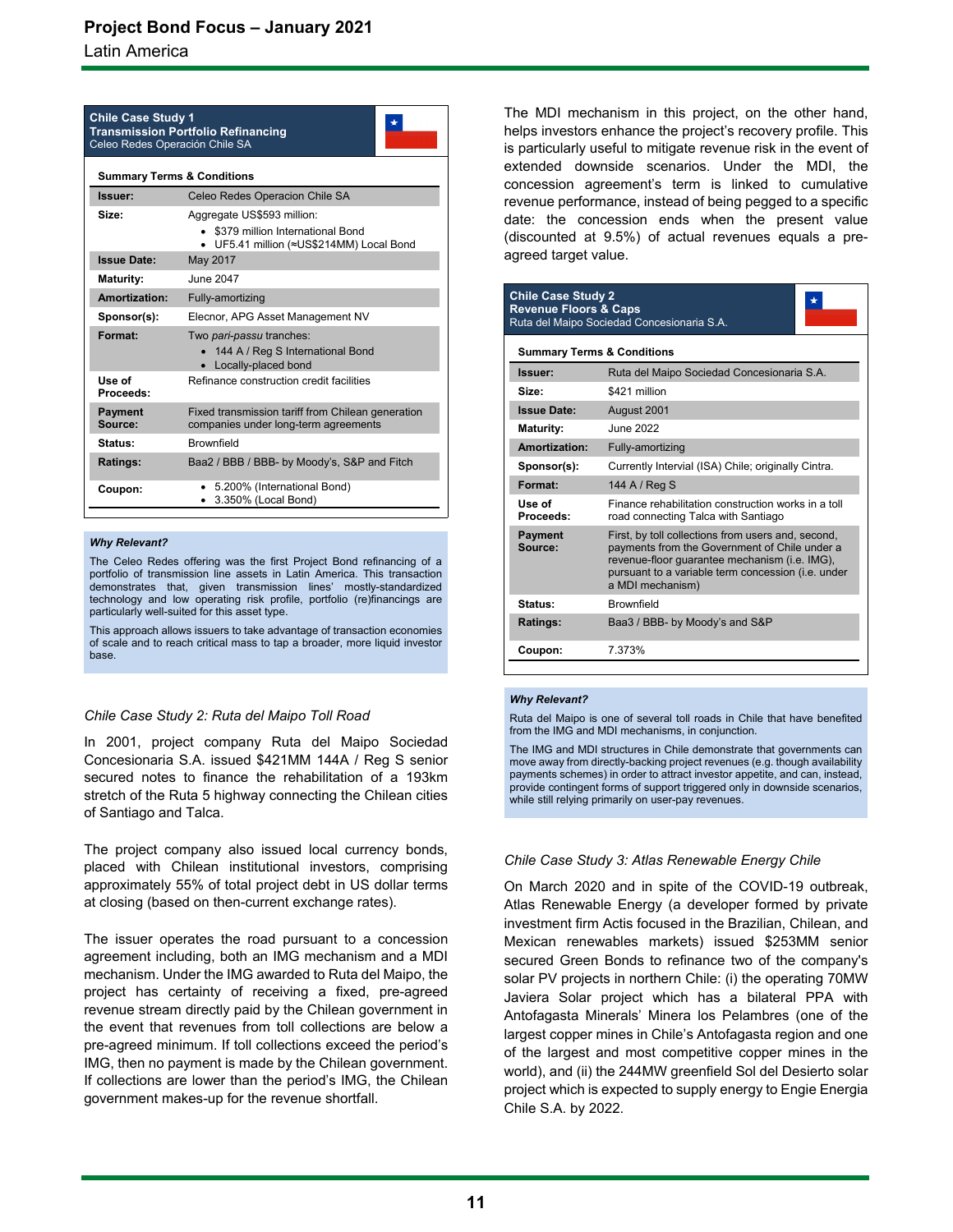The notes were placed with buy-and-hold investors under a 4(a)(2) US Private Placement format and were rated BBBby Fitch. This precedent shows that construction risk is not a limitation for Project Bond issuers to obtain an investment grade rating, and that Project Bonds can be issued for projects with private offtakers (even if unrated) with the rating of the offering typically capped by the offtaker's. In cases where the offtaker is not rated (as was the case for the Atlas Renewables Energy Chile offering), investors and rating agencies typically conduct an internal credit assessment of the offtaker's credit quality and anchor their views on pricing and structure accordingly.

This transaction is the largest solar PV Project Bond from LatAm to-date, demonstrating robust investor appetite for the asset class and for private PPAs in the Chilean market.

| <b>Chile Case Study 3</b><br><b>Corporate PPAs for Renewables</b><br>Atlas Renewable Energy Chile |                                                                                                                                                                                   |  |
|---------------------------------------------------------------------------------------------------|-----------------------------------------------------------------------------------------------------------------------------------------------------------------------------------|--|
| <b>Summary Terms &amp; Conditions</b>                                                             |                                                                                                                                                                                   |  |
| Issuer:                                                                                           | Javiera SpA and Parque Solar Fotovoltaico Sol<br>del Desierto SpA, as co-issuers                                                                                                  |  |
| Size:                                                                                             | \$253 million                                                                                                                                                                     |  |
| <b>Issue Date:</b>                                                                                | <b>March 2020</b>                                                                                                                                                                 |  |
| <b>Maturity:</b>                                                                                  | December 2036                                                                                                                                                                     |  |
| Amortization:                                                                                     | Fully-amortizing                                                                                                                                                                  |  |
| Sponsor(s):                                                                                       | Atlas Renewable Energy Chile                                                                                                                                                      |  |
| Format:                                                                                           | 4(a)(2) US Private Placement, Green Bond                                                                                                                                          |  |
| Use of<br>Proceeds:                                                                               | Refinance previous indebtedness and cover<br>transaction costs                                                                                                                    |  |
| <b>Payment</b><br>Source:                                                                         | PPAs with corporates in the energy and mining<br>sector deemed to be investment grade (Minera<br>los Pelambres for Javiera Solar and Engie<br>Energia Chile for Sol del Desierto) |  |
| Status:                                                                                           | 70MW operating, 244MW greenfield                                                                                                                                                  |  |
| Ratings:                                                                                          | <b>BBB- by Fitch</b>                                                                                                                                                              |  |
| Coupon:                                                                                           | Confidential                                                                                                                                                                      |  |

#### *Why Relevant?*

The offering demonstrates investor appetite for Chilean corporate PPAs, regardless of the transaction's exposure to construction risk, and for security structures with cross-collateralization between two co-issuers – which differ from more commonly-seen single issuer structures where a new SPV (or HoldCo) is created to jointly hold the security package for a portfolio of assets.

The timing of the issuance (i.e. in the midst of the COVID-19 outbreak) also underlined investor receptiveness to renewables offerings providing relative value and sound credit metrics – as suggested by the offerng's BBB- rating.

### **Colombia**

Colombia has not been typically a large contributor to Latin America's Project Bond market – representing 3% of total issuance volume in the last 10 years with \$2.0BN, almost exclusively due to toll road related issues except the \$710MM EnfraGen portfolio which included assets in

Colombia (as well as in Chile and Panama to a lesser extent) and the \$415MM private placement backing Bogota Airport (El Dorado) in 2019.

Toll road Project Bonds in Colombia have been anchored in the 4G Program: a highway concessions program under which over 30 projects have been awarded since its inception in 2013, of which six are currently under construction. 4G-related USD Project Bonds' size has been constrained by the fact that the projects under the 4G program are substantially reliant on local currency revenues through user-pay tolls, complemented by availability payments and certain revenue top-ups made directly by government agency Agencia Nacional de Infraestructuras ("ANI").

Issuances related to the 4G program have been able to attract international institutional investors anchored in ANI's payment obligations and on external credit enhancement provided by Colombia's development bank Financiera de Desarrollo Nacional ("FDN") in the form of subordinated revolving liquidity facilities.

### *Colombia Case Study: Pacifico Tres Toll Road*

In 2016, Fideicomiso P.A. Pacifico Tres secured a multitranche, dual-currency, hybrid financing for the improvement and construction of 146km of roads, 3.4km of tunnels, and approximately 1.7km of bridges and viaducts, to connect the Pacifico Dos and the Autopista del Café toll roads, across the regions of Antioquia, Caldas, and Risaralda.

The \$650MM-equivalent financing package was comprised of \$260MM senior secured notes issued in the 144A / Reg S market, a local currency bond (denominated in inflationlinked investment units, "UVRs") for \$220MM-equivalent listed in the Luxembourg exchange, and several local currency debt facilities led by local commercial banks.

Pacifico Tres' capital structure was designed to address currency mismatch risk by allocating issuance amounts proportionally to the project's revenue streams' denomination. Pacifico Tres revenues are comprised 60% by toll collections, 34% of USD-denominated, availability payments made by ANI, and 6% true-up payments.

Additionally, senior debt tranches benefit from a credit enhancement facility provided by FDN, structured to cover liquidity shortfalls for up to 15% of outstanding principal, with draws repaid on a subordinated basis.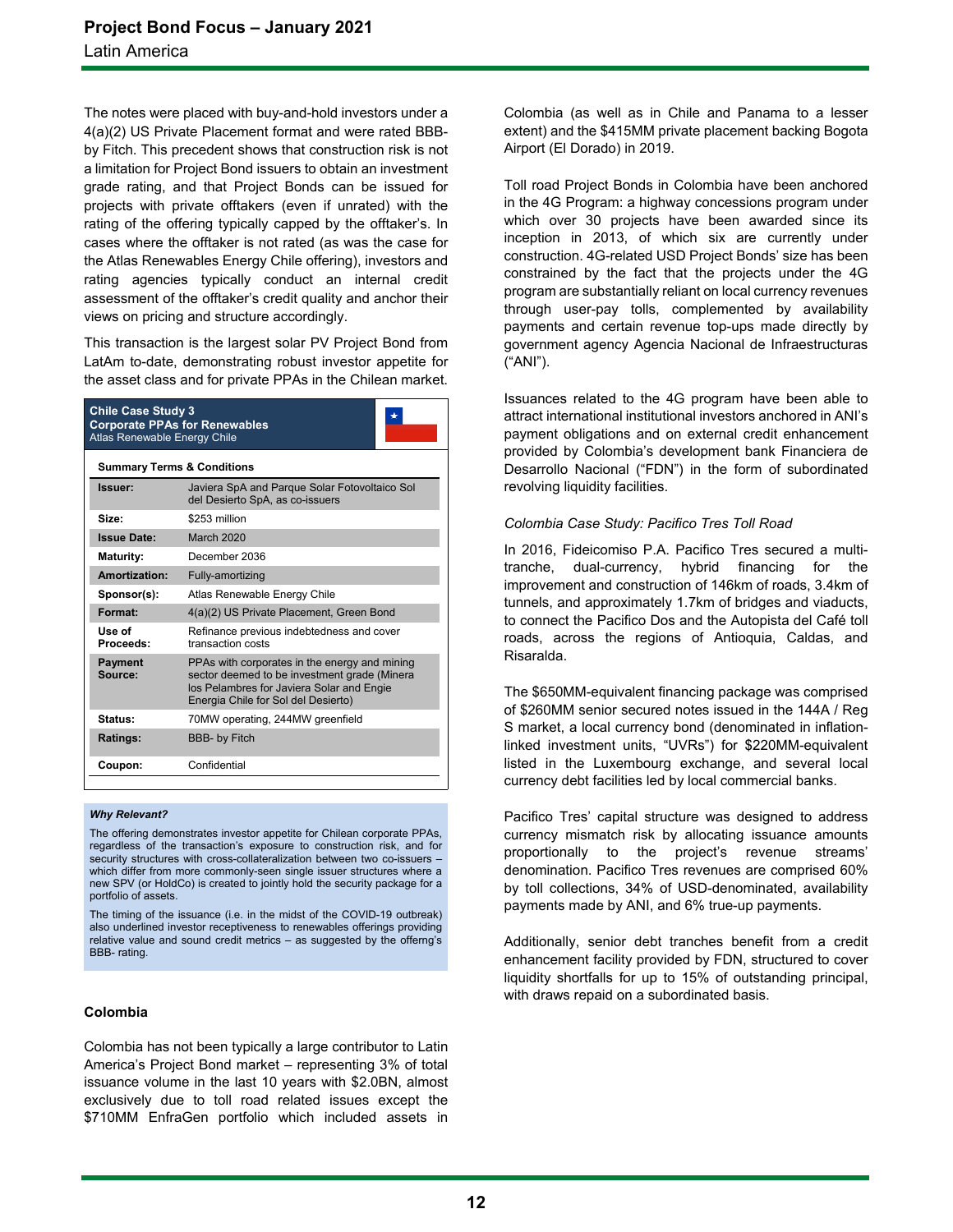Latin America

| <b>Colombia Case Study</b><br><b>Availability Revenues Toll Road</b><br>Fideicomiso P.A. Pacífico Tres |                                                                         |  |
|--------------------------------------------------------------------------------------------------------|-------------------------------------------------------------------------|--|
|                                                                                                        | <b>Summary Terms &amp; Conditions</b>                                   |  |
| Issuer:                                                                                                | Fideicomiso P.A. Pacífico Tres                                          |  |
| Size:                                                                                                  | Aggregate \$492 million:                                                |  |
|                                                                                                        | • \$272 million International Bond<br>• UVR COP635,000 (≈\$220 million) |  |
| <b>Issue Date:</b>                                                                                     | January 2016                                                            |  |
|                                                                                                        |                                                                         |  |

| <b>Maturity:</b>          | January 2035                                                                                                                                                                                |  |  |  |  |  |  |  |  |
|---------------------------|---------------------------------------------------------------------------------------------------------------------------------------------------------------------------------------------|--|--|--|--|--|--|--|--|
| Amortization:             | Fully-amortizing                                                                                                                                                                            |  |  |  |  |  |  |  |  |
| Sponsor(s):               | El Condor, MHC, MECO                                                                                                                                                                        |  |  |  |  |  |  |  |  |
| Format:                   | 144 A / Reg S                                                                                                                                                                               |  |  |  |  |  |  |  |  |
| Use of<br>Proceeds:       | Finance the construction of short road stretches<br>and improvement of existing roads, two tunnels<br>and several bridges, to connect the Pacífico Dos<br>and Autopista del Café toll roads |  |  |  |  |  |  |  |  |
| <b>Payment</b><br>Source: | The issuance is backed by availability payments<br>from government agency ANI, and user-pay toll<br>revenues                                                                                |  |  |  |  |  |  |  |  |
| Status:                   | Greenfield / Brownfield                                                                                                                                                                     |  |  |  |  |  |  |  |  |
| Ratings:                  | BBB- by Fitch (USD tranche)<br>BBB- / AA+(local) by Fitch (UVR tranche)                                                                                                                     |  |  |  |  |  |  |  |  |
| Coupon:                   | 8.250% (USD tranche)<br>7.000% (UVR tranche)                                                                                                                                                |  |  |  |  |  |  |  |  |

### *Why Relevant?*

Pacífico Tres demonstrated that investors can be comfortable with exposure to local currency revenues and traffic risk to the extent that currency mismatch mechanism and sufficient liquidity provisions are in place. This was accomplished by matching the bonds currency to the revenue streams' denomination and by obtaining a subordinated partial credit cover from FDN.

By placing a dual-currency transaction, the project became the first UVRdenominated issuance ever to be placed in the international market.

### **Argentina**

Argentina had been excluded from international capital markets for several years until the sovereign's inaugural \$16.5BN issuance in April 2016, across 3-year, 5-year, 10 year and 30-year tranches; and had not seen a Project Bond issuance in nearly two decades until 2017 (see Argentina Case Study 1). Since then, investor appetite for Argentinian credit, both sovereign and corporate, has been confirmed in several cases, in spite of the country's sub investment grade ratings. Recent developments on the political and economic front, unfortunately, resulted in the Argentina Project Bond market closing off again, for the time being. Argentina's return to the Project Bond market (albeit short-lived) disproved the common misconception that capital markets investors only participate in project financings when offerings can be deemed to be investment grade. It also underscores 144A investors' focus on pointin-time sovereign ratings as indicators of country risk (a reliance that is typically less generalized across 4(a)(2) USPP executions). The \$400MM bond offering related to the Quito international airport in Ecuador in 2019 (also a sub-investment grade country) further refutes this common misconception.

The return of Argentinean issuers to the international capital markets was framed by market optimism surrounding the administration of President Mauricio Macri and key sector policy reforms pushed during his term, including tax code changes, liberalizing the power sector, introducing clear renewables targets, new PPP frameworks modeled after success case studies in the region (e.g. the Peruvian milestone-linked framework), and eliminating foreign exchange controls, among others.

President Macri's administration was also credited for successfully reaching an agreement with "hold-out" investors that had been ruled in favor by a US court in 2014 to demand full repayment of certain restructured sovereign obligations that had been subject to litigation for more than 10 years, as a consequence of Argentina's credit default in the early 2000's. The ruling prohibited the Argentinean government from paying its restructured debt holders without paying in full (i.e., without any haircuts).

Argentina first defaulted on its debt obligations in 2001 amid a sharp economic downturn that eased off until 2005 – allowing the country to return to the B rating category; only to fall into selective default status in 2014, after failing to reach an agreement with holdout investors. In May 2020, S&P downgraded Argentina, again, to Selective Default, shortly after Fitch downgraded the country to Restrictive Default status.

Since 2011, a volume of \$3.1BN Project Bond have been issued in Argentina, the bulk of which occurred in 2017 and 2018.

### *Argentina Case Study: Stoneway Power Plants*

In 2017, Stoneway Capital Corp. issued the first Project Bond in Argentina in nearly two decades. The \$500MM offering was placed in the 144A / Reg S market in February and was followed-on by a \$165MM re-tap in November, that same year. Issuance proceeds were destined to finance the construction of four thermal power plants in the Province of Buenos Aires with an aggregate expected installed capacity of more than 806MW: Las Palmas, Lujan II, Matheu III and San Pedro.

Stoneway is a Canadian private company constituted with the purpose of building, owning and operating the portfolio of power plants, through its three operating subsidiaries incorporated in Argentina.

The power plants benefit from 10-year PPAs with Argentina's wholesale electricity market administrator ("CAMMESA") – which is partially controlled by the Argentinian government. The PPAs grant US dollardenominated, fixed price, capacity payments (which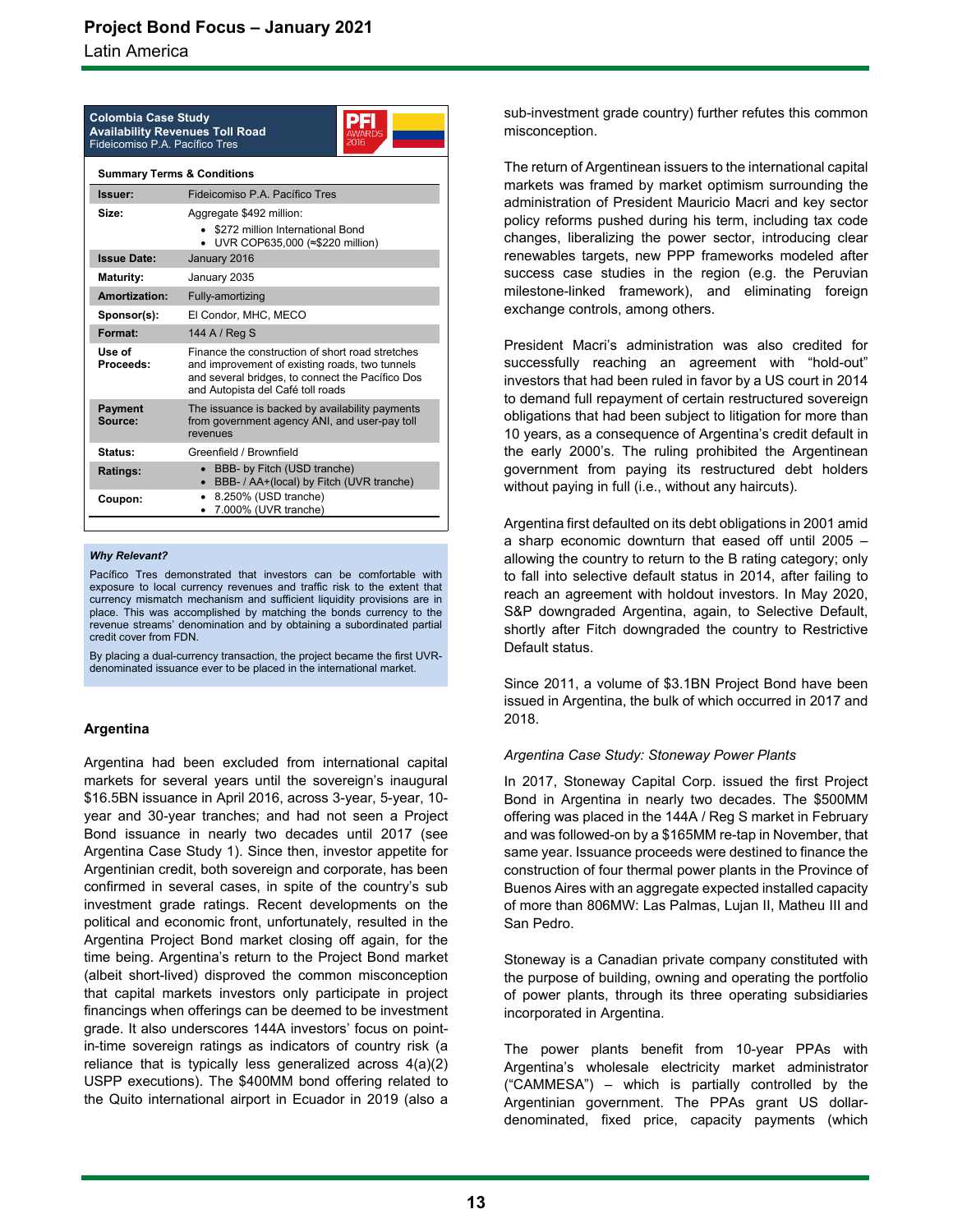represent approx. 82% of the projects' aggregate revenues) and certain variable payments including excess output sales into the spot market and certain pass-through charges for operating expenses from running the plants while available and called to dispatch. The capacity payments under the PPAs are due irrespective of actual dispatch (i.e. are strictly based on asset availability). Additionally, under the PPAs, fuel will be directly supplied by CAMMESA – thus eliminating supply risk.

Investor appetite for these bond offerings was anchored in the view that CAMMESA offtake risk is credit-linked to the Argentinean sovereign – in spite of the fact that CAMMESA obligations are not explicitly guaranteed by the Government of Argentina, and by liquidity provisions structured during the projects' construction period to mitigate completion risk.

**Argentina Case Study Sub-investment Grade Country Offering** Stoneway Capital Corporation

| <b>Summary Terms &amp; Conditions</b> |                                                                                                                                                                                                |  |  |  |  |  |
|---------------------------------------|------------------------------------------------------------------------------------------------------------------------------------------------------------------------------------------------|--|--|--|--|--|
| Issuer:                               | Stoneway Capital Corp.                                                                                                                                                                         |  |  |  |  |  |
| Size:                                 | <sup>1st</sup> Issuance: \$500 million<br>■ 2 <sup>nd</sup> Issuance: \$165 million                                                                                                            |  |  |  |  |  |
| <b>Issue Date:</b>                    | ■ 1 <sup>st</sup> Issuance: Feb 2017<br>■ 2 <sup>nd</sup> Issuance: Nov 2017                                                                                                                   |  |  |  |  |  |
| <b>Maturity:</b>                      | March 2027, for both tranches                                                                                                                                                                  |  |  |  |  |  |
| Amortization:                         | Fully-amortizing                                                                                                                                                                               |  |  |  |  |  |
| Sponsor(s):                           | Araucaria Energy S.A., SPI Energy S.A. and<br>Araucaria Generation S.A.; ultimate parent<br>Stoneway Capital Corp.                                                                             |  |  |  |  |  |
| Format:                               | 144 A / Reg S                                                                                                                                                                                  |  |  |  |  |  |
| Use of<br>Proceeds:                   | Finance the construction of the four power plants                                                                                                                                              |  |  |  |  |  |
| <b>Payment</b><br>Source:             | Fixed price PPAs with CAMMESA (state-owned<br>entity in charge of the management of the<br>wholesale market and the dispatch of electricity<br>into the country's power grid) as sole offtaker |  |  |  |  |  |
| Status:                               | Greenfield                                                                                                                                                                                     |  |  |  |  |  |
| Ratings:                              | B3 / B by Moody's and Fitch                                                                                                                                                                    |  |  |  |  |  |
| Coupon:                               | 10.00%, both tranches                                                                                                                                                                          |  |  |  |  |  |

#### *Why Relevant?*

Stoneway was the first issuer in approx. two decades to tap the international capital markets with a Project Bond offering out of Argentina. Credit Agricole Securities was joint-bookrunner for the **transaction** 

The transaction confirmed investor appetite for Latin America infrastructure & energy assets, incl. in high yield contexts, and dispels the common misconception that Project Bonds cannot be issued to finance construction.

### **Uruguay**

Uruguay has historically been a marginal contributor to Latin America's Project Bond market, arguably due to its relative small size in terms of population and GDP. However, recent activity in the renewables front deserves a closer look. Since 2017, approx. \$614MM have been issued for Project Bonds in Uruguay of which 85% were on the back of renewable assets; \$224MM have been raised for 118MW wind assets and \$300MM for 309MW solar projects. With \$127MM issued, 2020 was a very good year for the Project Bond market in Uruguay which encountered the fastest growth in Latin America at 44%.

The first Project Bond for a Uruguayan wind farm was the \$136MM offering issued in 2017 for the 70MW Campo Palomas project. This offering was placed under the Inter-American Development Bank Group's A/B bond program and was followed by two solar offerings (Jacinta Solar and Naranjal / Del Litoral) in 2018. All transactions received "Green" certifications – i.e., as Green Project Bonds.

The most recent Uruguayan Renewable Project Bond closed in December 2020 for \$97MM is was backing a solar portfolio owned by Hudson Sustainable Group. The most recent Uruguayan wind Project Bond closed in December 2019 for \$88MM, backed by the 49MW Kiyu wind farm. This transaction, sole led by Credit Agricole Securities, was the first-ever Project Bond from Uruguay without reliance on an A/B bond structure and was placed directly with one bluechip institutional investor, achieving the lowest cost-of-debt for a Uruguayan Project Bond to date.

### *Uruguay Case Study 1: Campo Palomas Wind Farm*

In August 2017, Campo Palomas Finance Limited announced the issuance of \$136MM investment-grade Green Project Bonds, in order to refinance existing construction loans related to a 70MW wind farm in the Salto Department in Uruguay. This transaction was the first international Project Bond offering from Uruguay.

The bonds were placed in the context of an A/B bond program. The A/B bond structure entails a financing sequencing where an A/B loan is provided by the development bank to finance a project's construction– with the participation of a commercial bank on the "B portion" of the facility, and a bond refinancing follows after project completion to take-out the commercial bank's commitment and reduce the development bank's long term hold. This results in a "B bond" benefitting from the development bank's umbrella.

The wind farm benefits from a USD-denominated, 20-year Operating Lease agreement with Uruguayan governmentowned Administración Nacional de Usinas y Trasmisiones Eléctricas ("UTE") - effectively eliminating wind resource risk and generation risk.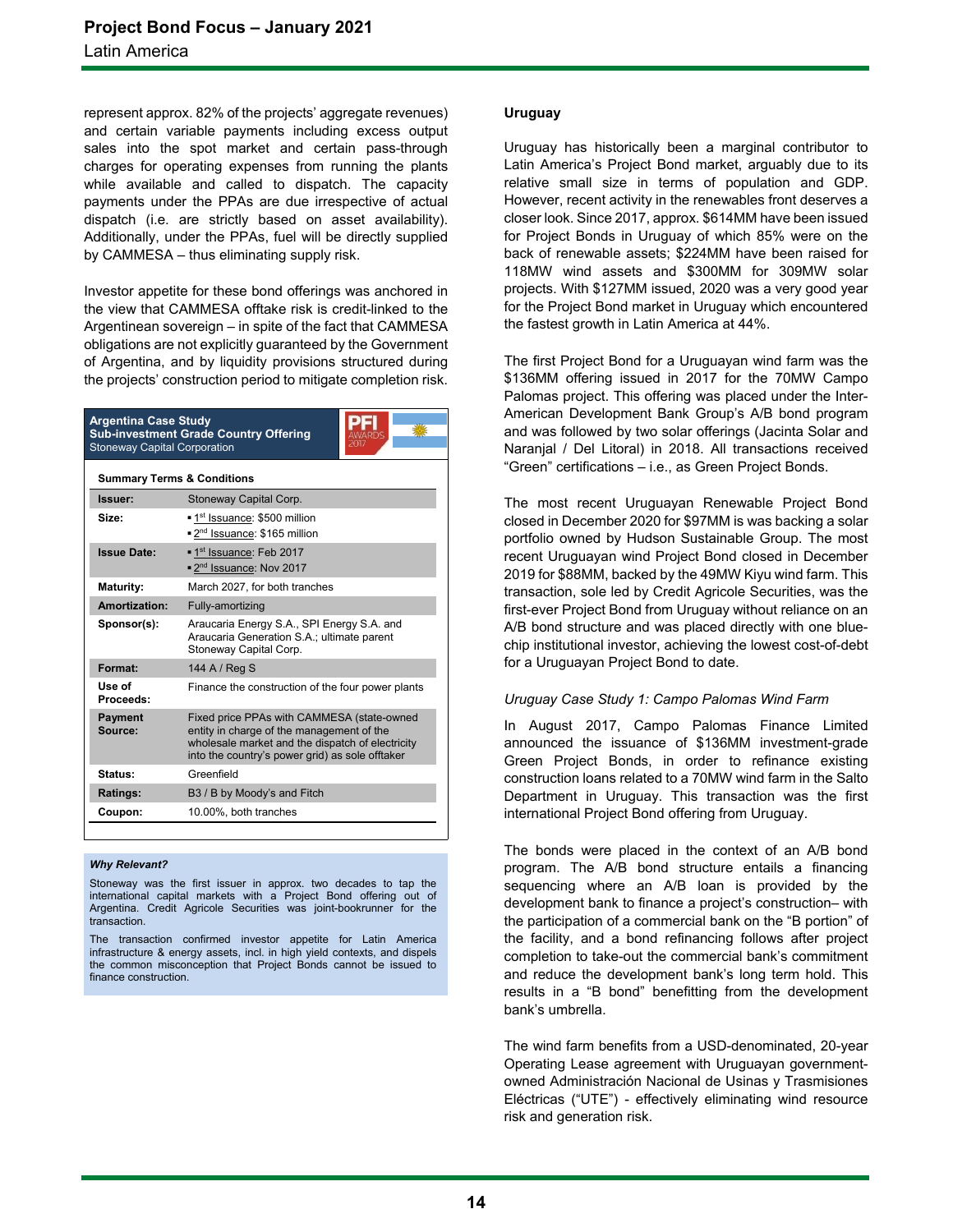Latin America

| <b>Uruguay Case Study</b><br><b>IIC A/B Bond Offering</b><br>Campo Palomas Finance Limited |                                                                                |  |  |  |  |  |  |
|--------------------------------------------------------------------------------------------|--------------------------------------------------------------------------------|--|--|--|--|--|--|
| <b>Summary Terms &amp; Conditions</b>                                                      |                                                                                |  |  |  |  |  |  |
| Issuer:                                                                                    | Campo Palomas Finance Limited                                                  |  |  |  |  |  |  |
| Size:                                                                                      | \$136 million                                                                  |  |  |  |  |  |  |
| <b>Issue Date:</b>                                                                         | August 2017                                                                    |  |  |  |  |  |  |
| <b>Maturity:</b>                                                                           | 2037                                                                           |  |  |  |  |  |  |
| Amortization:                                                                              | Fully-amortizing                                                               |  |  |  |  |  |  |
| Sponsor(s):                                                                                | <b>Invenergy Wind Global</b>                                                   |  |  |  |  |  |  |
| Format:                                                                                    | A/B Bond, Green Bond                                                           |  |  |  |  |  |  |
| Use of<br>Proceeds:                                                                        | Refinancing of construction facilities                                         |  |  |  |  |  |  |
| <b>Payment</b><br>Source:                                                                  | Fixed, USD, monthly lease payments from UTE<br>under a 20 year lease agreement |  |  |  |  |  |  |
| Status:                                                                                    | Operating                                                                      |  |  |  |  |  |  |
| Ratings:                                                                                   | Baa3 by Moody's                                                                |  |  |  |  |  |  |
| Coupon:                                                                                    | 5.20%                                                                          |  |  |  |  |  |  |
|                                                                                            |                                                                                |  |  |  |  |  |  |

#### *Why Relevant?*

The issue marked the second-ever A/B bond and underscores the effectiveness of development bank participation in capital markets structures in a market-enabling role, instead of as direct and ultimate lender.

This offering demonstrated that international investors have appetite for small renewables offerings in Latin America, dispelling the common misconception that Project Bonds in emerging markets need to be executed in a 144A / Reg S format.

### *Uruguay Case Study 2: Kiyu Wind Farm*

In December 2019, the operating 49MW Kiyu Wind Farm in Uruguay issued \$88MM 4.86% senior secured notes due 2041 to refinance its then-outstanding commercial bank credit facilities. The transaction was the fourth Uruguayan Project Bond in the international Capital Markets and the second wind offering from Uruguay, but the first-ever to be issued without relying on a development bank's product (i.e. a pure 4(a)(2) US Private Placement) and without a financing tail versus its underlying offtake contract.

Kiyu benefits from a PPA with UTE for 100% of the project's energy output (in contracts with Campo Palomas' Operating Lease structure) which at the time of issuance had 23 years remaining tenor.

The transaction was publicly rated BBB- by Standard & Poor's and achieved the lowest cost-of-debt for a Uruguayan Project Bond issuer to-date (4.86%). Its successful placement in the private placement market demonstrates that there is investor appetite for renewables assets from emerging markets, particularly when their revenue structure is anchored in robust offtake agreements and in the context of highly supportive policy frameworks,

such as Uruguay's, without requiring support from multilateral agencies.

| <b>Uruguay Case Study</b><br><b>First USPP Project Bond</b><br>Parque Eolico Kiyu S.A. |                                                                        |  |  |  |  |  |  |
|----------------------------------------------------------------------------------------|------------------------------------------------------------------------|--|--|--|--|--|--|
|                                                                                        | <b>Summary Terms &amp; Conditions</b>                                  |  |  |  |  |  |  |
| Issuer:                                                                                | Parque Eolico Kiyu S.A.                                                |  |  |  |  |  |  |
| Size:                                                                                  | \$88 million                                                           |  |  |  |  |  |  |
| <b>Issue Date:</b>                                                                     | December 2019                                                          |  |  |  |  |  |  |
| Maturity:                                                                              | 2041                                                                   |  |  |  |  |  |  |
| Amortization:                                                                          | Fully-amortizing                                                       |  |  |  |  |  |  |
| Sponsor(s):                                                                            | Zero-E Dollar Assets, S.L. (F/K/A BowPower<br>S.L.                     |  |  |  |  |  |  |
| Format:                                                                                | 4(a)(2) Private Placement                                              |  |  |  |  |  |  |
| Use of<br>Proceeds:                                                                    | Refinancing of construction bank facilities                            |  |  |  |  |  |  |
| <b>Payment</b><br>Source:                                                              | USD-denominated, inflation-indexed PPA with<br>state-owned utility UTE |  |  |  |  |  |  |
| Status:                                                                                | Operating                                                              |  |  |  |  |  |  |
| Ratings:                                                                               | BBB- by S&P                                                            |  |  |  |  |  |  |
| Coupon:                                                                                | 4.86%                                                                  |  |  |  |  |  |  |

#### *Why Relevant?*

The offering was the first-ever Project Bond issued without reliance on a development bank's program, dispelling the perception that a development bank's ubrella is a necessary condition to attract investor appetite for Project Bonds from smaller Latin American jurisdictions. Precedent Uruguayan Project Bonds had been placed under the Inter-American Development Bank's A/B Bond program.

The execution achieved the lowest interest rate for a Uruguayan issuer to-date, underscoring investors appetite for UTE offtake agreements regardless of bond execution format.

### **Conclusion**

Investor appetite for infrastructure and energy assets in Latin America remains strong, underpinned by improving macroeconomic conditions and supportive regulatory frameworks while still being periodically impacted by political uncertainty.

The region has seen the development of innovations benefiting project economics and bankability that have established working templates with reliable examples of best-practices. Countries are adopting lessons learned from its peers, and creating broad interest from investors that some years ago were still not active in Latin America.

Despite sovereign rating changes potentially looming in some countries in Latin America, the region is wellpositioned to remain an active and relevant contributor to the global Project Bond market in 2021 and in the long term.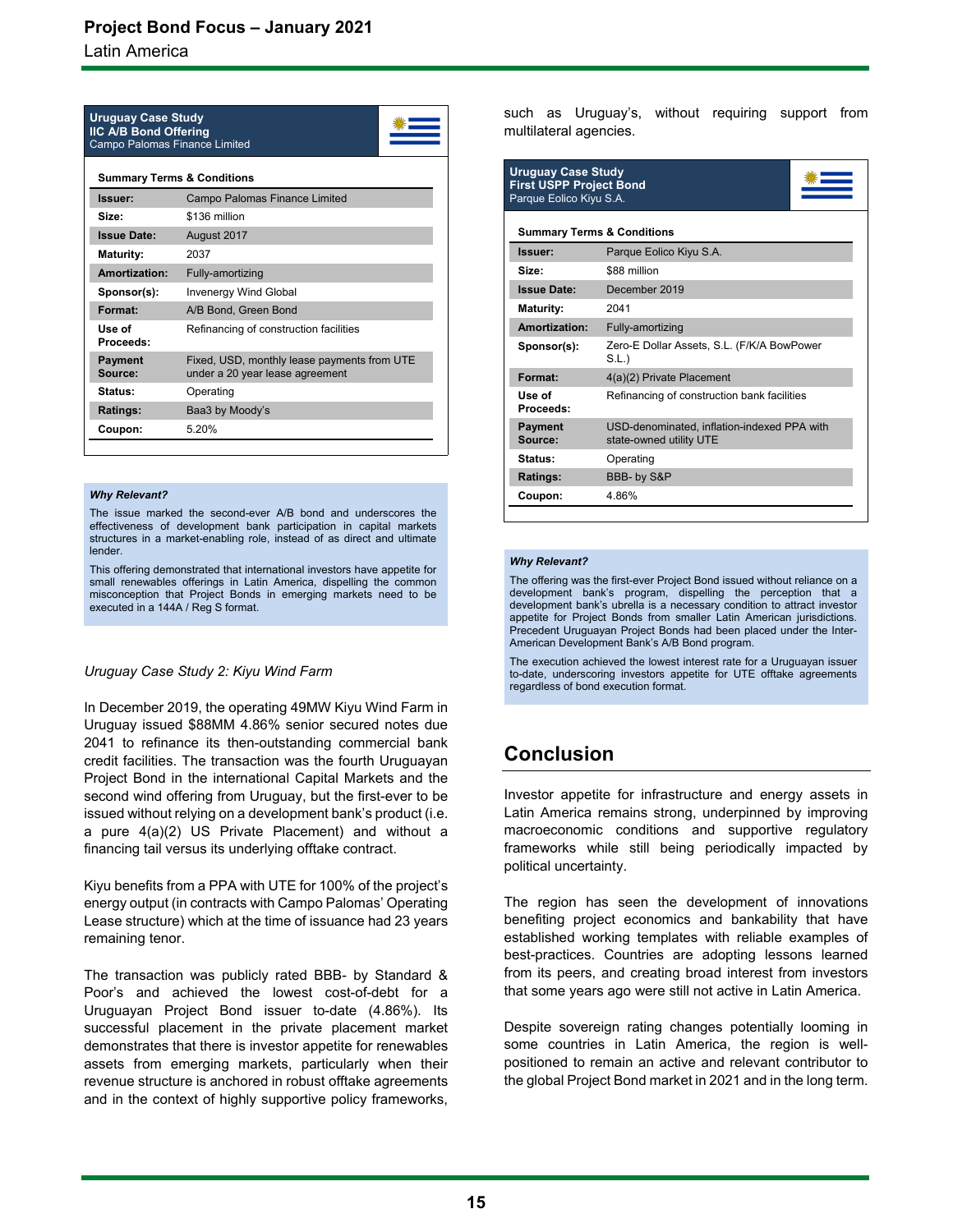### **Select Latin America Project Bond Issuances**

| Project                                                              | <b>Country</b>                | <b>Sector</b>  | <b>Asset Type</b> | <b>Currency</b> | <b>Size</b><br>(USD-equiv. MM) | Coupon                   | <b>Tenor</b><br>(Years)  | <b>WAL</b><br>(Years)    | <b>Credit Ratings</b><br>(Moody's / S&P / Fitch) | <b>Issuance</b><br><b>Date</b> |
|----------------------------------------------------------------------|-------------------------------|----------------|-------------------|-----------------|--------------------------------|--------------------------|--------------------------|--------------------------|--------------------------------------------------|--------------------------------|
| Hudson Uruguayan Solar Portfolio                                     | Uruguay                       | Power          | Solar             | <b>USD</b>      | 97                             | 4.650%                   | 22.0                     | 15.0                     | NAIC-2 (BBB-)                                    | <b>Dec-20</b>                  |
| EnfraGen Energia Sur SAU / EnfraGen Spain SAU /<br>Prime Energia SpA | Chile,<br>Colombia,<br>Panama | Power          | Power             | <b>USD</b>      | 710                            | 5.375%                   | 10.0                     | 10.0                     | Ba3 / BBB- / --                                  | Dec-20                         |
| <b>UEP Penonome II</b>                                               | Panama                        | Power          | Wind, Solar       | <b>USD</b>      | 263                            | 6.500%                   | 18.0                     | $\overline{\phantom{a}}$ | $Ba3/-/-$                                        | <b>Dec-20</b>                  |
| Linhas de Taubate Energy Transmission Line                           | Brazil                        | Power          | Transmission      | <b>BRL</b>      | 77                             | $\overline{\phantom{a}}$ | $\overline{\phantom{a}}$ | $\overline{\phantom{a}}$ | $\overline{\phantom{a}}$                         | <b>Nov-20</b>                  |
| FEL Energy VI S.à r.l.                                               | Mexico                        | Power          | <b>CCGT</b>       | <b>USD</b>      | 953                            | 5.750%                   | 20.0                     | 14.6                     | Baa3 / BBB- / BBB-                               | <b>Nov-20</b>                  |
| <b>ENA Master Trust</b>                                              | Panama                        | Infrastructure | Tollway           | <b>USD</b>      | 400                            | 4.000%                   | 28.0                     | 19.0                     | Baa1 / BBB+ / BBB+                               | <b>Nov-20</b>                  |
| Solaria Energia y Medio Ambiente                                     | Uruguay                       | Power          | Solar             | <b>USD</b>      | 30                             |                          | 20.0                     | $\overline{\phantom{a}}$ | $-$ / BBB / $-$                                  | <b>Nov-20</b>                  |
| Usina Termelétrica Pampa Sul S.A.                                    | Brazil                        | Power          | Coal              | <b>BRL</b>      | 88                             | 7.250%                   | 16.0                     | $\overline{\phantom{a}}$ | AAA (local)                                      | Sep-20                         |
| Usina Termelétrica Pampa Sul S.A.                                    | <b>Brazil</b>                 | Power          | Coal              | <b>BRL</b>      | 86                             | 6.250%                   | 8.0                      | --                       | AAA (local)                                      | Sep-20                         |
| Porto Primavera Hydro                                                | Brazil                        | Power          | Hydro             | <b>BRL</b>      | 270                            | $\overline{a}$           | $\overline{\phantom{a}}$ | ä.                       | $\overline{a}$                                   | Aug-20                         |
| Águas Cuiabá and Paranaguá Saneamento                                | <b>Brazil</b>                 | Infrastructure | Sanitation        | <b>BRL</b>      | 169                            | --                       | 10.0                     | --                       | $\overline{\phantom{a}}$                         | Aug-20                         |
| <b>TME Transmission Lines Lot E</b>                                  | Brazil                        | Power          | Transmission      | BRL             | 37                             | --                       | 2.0                      | --                       | $\overline{\phantom{a}}$                         | May-20                         |
| <b>Guaimbe and Ouroeste Solar</b>                                    | <b>Brazil</b>                 | Power          | Solar             | <b>BRL</b>      | 227                            | --                       | 10.0                     | $\sim$                   | $\sim$                                           | $May-20$                       |
| Folha Larga 1 Wind Farm                                              | Brazil                        | Power          | Wind              | <b>BRL</b>      | 27                             | 0.520%                   | 1.4                      | $\overline{\phantom{a}}$ | $\overline{\phantom{a}}$                         | Apr-20                         |
| Ruta del Algarrobo                                                   | Chile                         | Infrastructure | Highway           | <b>UF</b>       | 324                            | 3.000%                   | 25.0                     | 13.0                     | A+ (local)                                       | Mar-20                         |
| <b>Dracena Solar PV Plants</b>                                       | Brazil                        | Power          | Solar             | <b>BRL</b>      | 75                             | --                       | 17.0                     | $\overline{\phantom{a}}$ | $\overline{\phantom{a}}$                         | Mar-20                         |
| Atlas Chilean Solar Portfolio                                        | Chile                         | Power          | Solar             | <b>USD</b>      | 253                            | н.                       | 17.0                     | 10.0                     | $-1 - 1$ BBB-                                    | Mar-20                         |
| Transmissora de Energia Linha Verde II SA                            | Brazil                        | Power          | Transmission      | <b>BRL</b>      | 45                             | $\overline{\phantom{a}}$ | 24.0                     | $\overline{\phantom{a}}$ | $AA+(bra)$                                       | Mar-20                         |
| Janauba Transmissora de Energia Eletrica                             | <b>Brazil</b>                 | Power          | Transmission      | <b>BRL</b>      | 132                            | 4.830%                   | 25.0                     | $\overline{\phantom{a}}$ | $\overline{\phantom{a}}$                         | Feb-20                         |
| TransJamaica Highway Ltd                                             | Jamaica                       | Infrastructure | Tollway           | <b>USD</b>      | 225                            | 5.750%                   | 16.0                     | 10.7                     | $-$ / B + / BB-                                  | Feb-20                         |
| <b>CRC Transmision SpA</b>                                           | Chile                         | Power          | Transmission      | <b>USD</b>      | 365                            | $\overline{\phantom{a}}$ | 30.0                     | $\overline{\phantom{a}}$ | $\overline{\phantom{a}}$                         | $Jan-20$                       |
| KST Electric Power Company SAPI de CV                                | Mexico                        | Power          | <b>CCGT</b>       | <b>USD</b>      | 151                            | 5.700%                   | 18.0                     | 10.0                     | <b>NR</b>                                        | $Dec-19$                       |
| KST Electric Power Company SAPI de CV                                | Mexico                        | Power          | <b>CCGT</b>       | <b>USD</b>      | 250                            | 3.300%                   | 18.0                     | 10.0                     | <b>NR</b>                                        | Dec-19                         |
| Line One Peru Metro Expansion Company Limited                        | Peru                          | Infrastructure | Subway            | <b>USD</b>      | 72                             | 3.483%                   | 13.9                     | --                       | $\overline{\phantom{a}}$                         | Dec-19                         |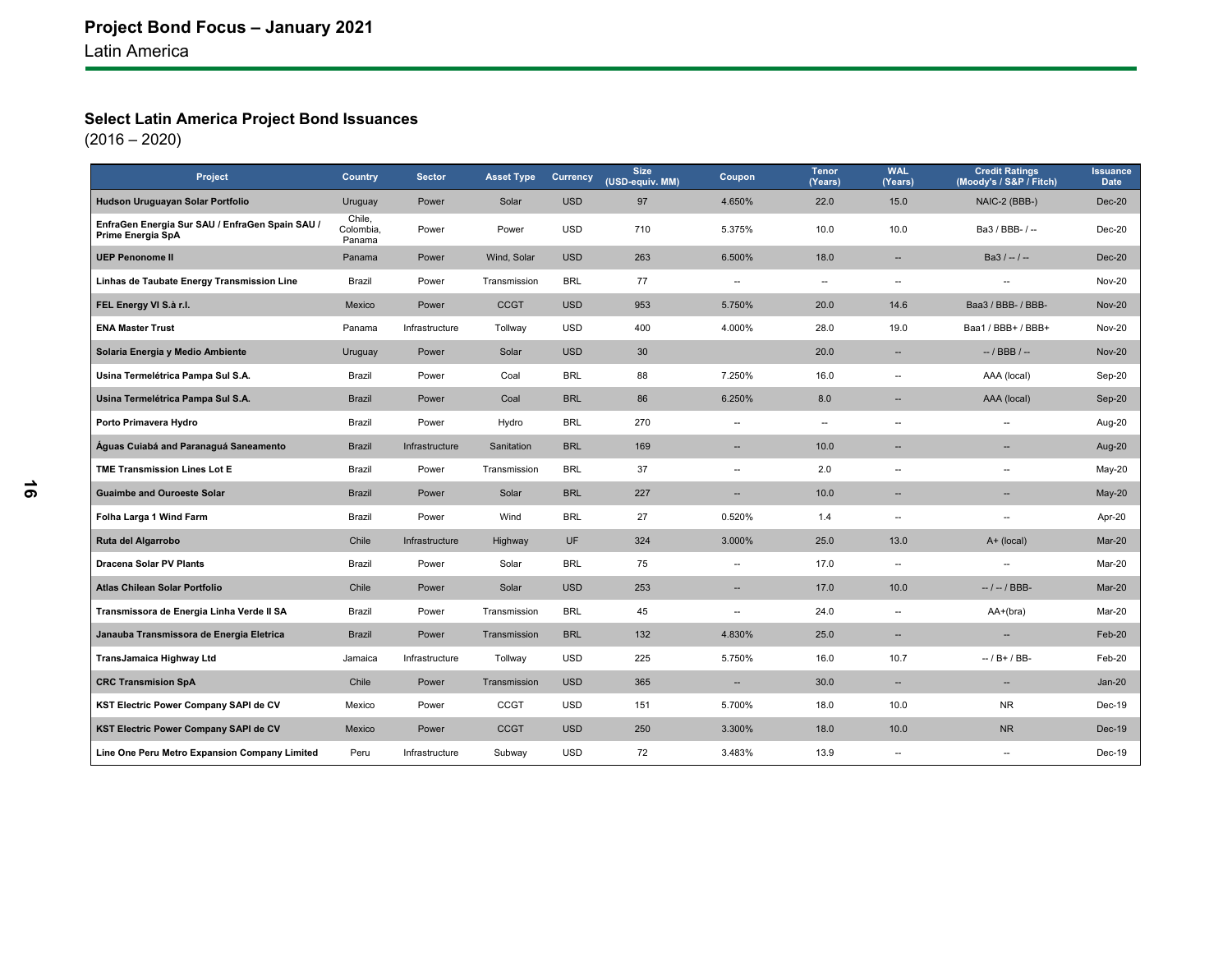### **Select Latin America Project Bond Issuances**

| Project                                                              | <b>Country</b> | <b>Sector</b>            | <b>Asset Type</b>   | Currency   | <b>Size</b><br>(USD-equiv. MM) | Coupon                   | <b>Tenor</b><br>(Years)  | <b>WAL</b><br>(Years)    | <b>Credit Ratings</b><br>(Moody's / S&P / Fitch) | <b>Issuance</b><br><b>Date</b> |
|----------------------------------------------------------------------|----------------|--------------------------|---------------------|------------|--------------------------------|--------------------------|--------------------------|--------------------------|--------------------------------------------------|--------------------------------|
| TAG Norte Holdings, S de RL de CV                                    | Mexico         | <b>Natural Resources</b> | <b>Gas Pipeline</b> | <b>USD</b> | 332                            | 5.040%                   | 20.0                     | 14.0                     | Private                                          | Dec-19                         |
| Parque Eolico Kiyu SA                                                | Uruguay        | Power                    | Wind                | <b>USD</b> | 88                             | 4.860%                   | 23.0                     | 14.0                     | $-$ / BBB- / $-$                                 | Dec-19                         |
| <b>Celeo Redes</b>                                                   | Chile          | Power                    | Transmission        | <b>USD</b> | 365                            | 5.150%                   | 30.0                     | $\overline{\phantom{a}}$ | IG                                               | $Dec-19$                       |
| <b>Braskem Idesa</b>                                                 | Mexico         | <b>Natural Resources</b> | Petrochemical       | <b>USD</b> | 900                            | 7.500%                   | 10.0                     | $\overline{\phantom{a}}$ | $-$ / BB- / BB                                   | Dec-19                         |
| <b>AES Mexico Generation Holdings</b>                                | Mexico         | Power                    | Other               | <b>USD</b> | 280                            | 5.620%                   | $\overline{\phantom{a}}$ | $\overline{\phantom{a}}$ | $\overline{\phantom{a}}$                         | <b>Nov-19</b>                  |
| Ventos do Sul                                                        | Brazil         | Power                    | Wind                | <b>BRL</b> | 80                             | $\overline{\phantom{a}}$ | $\overline{\phantom{a}}$ | $\overline{\phantom{a}}$ | AAA(bra)                                         | Nov-19                         |
| <b>Empresa Electrica Cochrane</b>                                    | Chile          | Power                    | Coal                | <b>USD</b> | 450                            | 5.500%                   | 7.5                      | 4.3                      | Ba1 / -- / BBB-                                  | Oct-19                         |
| Prumo Participacoes e Investimentos (Prumopar)                       | Brazil         | Infrastructure           | Port                | <b>USD</b> | 350                            | 7.500%                   | 12.0                     |                          | $-1 - 1$ BB                                      | Oct-19                         |
| Rutas 2 and 7 Finance PPP                                            | Paraguay       | Infrastructure           | Tollway             | <b>USD</b> | 290                            | 5.000%                   | 16.0                     | 9.7                      | Ba1 / BB / BB+                                   | Oct-19                         |
| El Dorado International Airport                                      | Columbia       | Infrastructure           | Airport             | <b>USD</b> | 415                            | 4.090%                   | 6.4                      | $\overline{\phantom{a}}$ | $-/-/BBB$                                        | Aug-19                         |
| <b>MV24 Capital B.V.</b>                                             | <b>Brazil</b>  | <b>Natural Resources</b> | Oil & Gas           | <b>USD</b> | 1100                           | 6.748%                   | 14.8                     | $\overline{a}$           | $-$ / BB / BB                                    | Aug-19                         |
| EDP Transmissão SP-MG                                                | Brazil         | Power                    | Transmission        | <b>BRL</b> | 213                            | $IPCA + 4.45%$           | 20.0                     | --                       | AA+(bra)                                         | Aug-19                         |
| Lima Subway Line 2                                                   | Peru           | Infrastructure           | Metro               | <b>USD</b> | 563                            | 4.350%                   | 17.0                     | $\sim$                   | Baa1 / BBB / BBB                                 | Aug-19                         |
| Ergon Peru S.A.C.                                                    | Peru           | Power                    | Solar               | <b>USD</b> | 222                            | 4.870%                   | 15.0                     | $\overline{\phantom{a}}$ | $\mathbf 0$                                      | Jul-19                         |
| Tropicalia Transmissora de Energia S.A.                              | <b>Brazil</b>  | Power                    | Transmission        | <b>BRL</b> | 109                            | IPCA + 5.09%             | 25.0                     | --                       | $Ba1 / - / -$                                    | <b>Jul-19</b>                  |
| Red de Carreteras de Occidente ("RCO")                               | Mexico         | Infrastructure           | Tollway             | <b>MXN</b> | 146                            | 9.670%                   | 19.0                     | $\overline{\phantom{a}}$ | $-$ / BBB+ / BBB                                 | Jun-19                         |
| Red de Carreteras de Occidente ("RCO")                               | Mexico         | Infrastructure           | Tollway             | <b>MXN</b> | 365                            | 6.000%                   | 21.0                     | $\overline{\phantom{a}}$ | $-$ / BBB $+$ / BBB                              | <b>Jun-19</b>                  |
| La Bufa Wind                                                         | Mexico         | Power                    | Wind                | <b>USD</b> | 225                            | 5.770%                   | 18.0                     | 12.0                     | $\overline{\phantom{a}}$                         | May-19                         |
| <b>Equatorial Energia's Brazillian Tranmission Line</b><br>Portfolio | <b>Brazil</b>  | Power                    | Transmission        | <b>BRL</b> | 96                             | н.                       | 20.0                     | $\overline{\phantom{a}}$ | $\overline{\phantom{a}}$                         | $May-19$                       |
| <b>Corredor Bioceanico Highway</b>                                   | Paraguay       | Infrastructure           | Tollway             | <b>USD</b> | 732                            | 5.375%                   | 15.0                     | 9.0                      | $Ba1/BB/-$                                       | May-19                         |
| Summit LDC Holdings US Pipeline Portfolio<br>Refinancing             | <b>Brazil</b>  | Power                    | Wind                | <b>BRL</b> | 26                             | $\overline{a}$           | 11.0                     | $\overline{\phantom{a}}$ | $\overline{a}$                                   | <b>May-19</b>                  |
| Sao Paulo and Parana Transmission Lines                              | Brazil         | Power                    | Transmission        | <b>BRL</b> | 54                             | --                       | 11.5                     | $\overline{\phantom{a}}$ | $\overline{\phantom{a}}$                         | Apr-19                         |
| Rodovias do Tiete Toll Road Refurbishment PPP                        | <b>Brazil</b>  | Infrastructure           | Tollway             | <b>BRL</b> | 27                             | н.                       | 12.0                     | $\overline{\phantom{a}}$ | $\overline{\phantom{a}}$                         | <b>Mar-19</b>                  |
| Mariscal Sucre International Airport in Quito                        | Ecuador        | Infrastructure           | Airport             | <b>USD</b> | 400                            | 12.000%                  | 14.0                     | 10.7                     | $B2 / - -$                                       | Mar-19                         |
| Line 1 Peru Metro Expansion Company Ltd                              | Peru           | Infrastructure           | Metro               | <b>USD</b> | 156                            | 4.737%                   | 14.0                     | 7.8                      | NAIC-2 (BBB)                                     | <b>Mar-19</b>                  |
| Line 1 Peru Metro Expansion Company Ltd                              | Peru           | Infrastructure           | Metro               | <b>USD</b> | 117                            | 4.373%                   | 14.0                     | 7.8                      | NAIC-2 (BBB)                                     | Mar-19                         |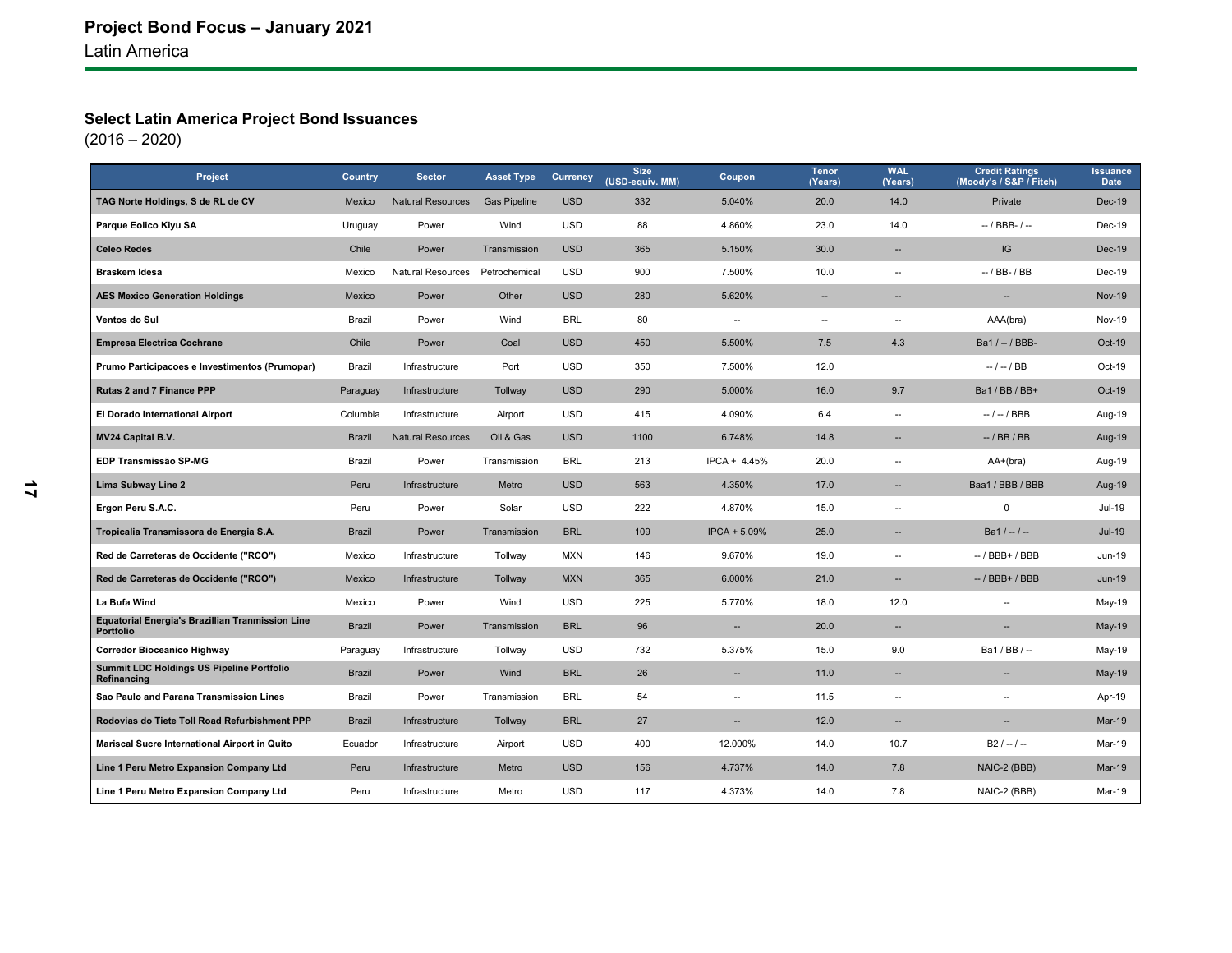### **Select Latin America Project Bond Issuances (Continued)**

| Project                                                                                      | Country       | <b>Sector</b>            | <b>Asset Type</b>         | Currency   | <b>Size</b><br>(USD-equiv. MM) | Coupon            | <b>Tenor</b><br>(Years)  | <b>WAL</b><br>(Years)    | <b>Credit Ratings</b><br>(Moody's / S&P / Fitch) | <b>Issuance</b><br><b>Date</b> |
|----------------------------------------------------------------------------------------------|---------------|--------------------------|---------------------------|------------|--------------------------------|-------------------|--------------------------|--------------------------|--------------------------------------------------|--------------------------------|
| <b>Tropicalia Transmission Line</b>                                                          | <b>Brazil</b> | Power                    | Transmission              | <b>BRL</b> | 24                             |                   | 15.0                     | $\overline{\phantom{a}}$ |                                                  | Feb-19                         |
| <b>Equatorial Transmissora 3</b>                                                             | Brazil        | Power                    | Transmission              | <b>BRL</b> | 12                             | IPCA+4.65%        | 15.0                     | $\overline{\phantom{a}}$ | $\overline{a}$                                   | Feb-19                         |
| <b>Equatorial Transmissora 2</b>                                                             | <b>Brazil</b> | Power                    | Transmission              | <b>BRL</b> | 12                             | IPCA+4.85%        | 14.0                     | $\overline{\phantom{a}}$ | $\overline{\phantom{a}}$                         | Feb-19                         |
| <b>Equatorial Transmissora 1</b>                                                             | Brazil        | Power                    | Transmission              | <b>BRL</b> | 12                             | IPCA+4.85%        | 14.0                     | ۰.                       | $\overline{a}$                                   | Feb-19                         |
| Vila do Conde Transmissora de Energia (VCTE) and<br>LT Triângulo (LTT) transmission projects | Brazil        | Power                    | Transmission              | <b>BRL</b> | 150                            | $CDI + 750bps$    | --                       | $\overline{\phantom{a}}$ | $\overline{\phantom{a}}$                         | $Jan-19$                       |
| Concesionaria Vial Sierra Norte                                                              | Peru          | Infrastructure           | Tollway                   | <b>USD</b> | 293                            | 5.230%            | 15.0                     | 9.0                      | NAIC-2                                           | Dec-18                         |
| Concesionaria Vial Sierra Norte                                                              | Peru          | Infrastructure           | Tollway                   | <b>USD</b> | 40                             | 5.230%            | 17.0                     | 9.0                      | NAIC-2                                           | Dec-18                         |
| <b>MSU Energy CCGT plants</b>                                                                | Argentina     | Power                    | <b>CCGT</b>               | <b>USD</b> | 250                            | $L + 1125$ bps    | 5.0                      | $\overline{\phantom{a}}$ | $\overline{\phantom{a}}$                         | Dec-18                         |
| Parnaiba II Thermoelectric Power Plant                                                       | Brazil        | Power                    | <b>CCGT</b>               | <b>BRL</b> | 178                            | DI index + 250bps | 7.0                      | --                       | $\overline{\phantom{a}}$                         | Dec-18                         |
| Parque Eólicos Tres Hermanas & Marcona                                                       | Peru          | Power                    | Wind                      | <b>USD</b> | 250                            | 5.590%            | 18.3                     | 10.3                     | $-/-$ / BBB-                                     | <b>Nov-18</b>                  |
| Parnaiba I                                                                                   | <b>Brazil</b> | Power                    | Thermal                   | <b>BRL</b> | 146                            | DI index + 250bps | 7.0                      | $\overline{\phantom{a}}$ | brAA- (Fitch)                                    | <b>Nov-18</b>                  |
| Parnaiba I                                                                                   | Brazil        | Power                    | Thermal                   | <b>BRL</b> | 84                             | IPCA + 7,223%     | 7.0                      | $\overline{\phantom{a}}$ | brAA- (Fitch)                                    | <b>Nov-18</b>                  |
| Paranatinga - Canarana Transmission Line                                                     | <b>Brazil</b> | Power                    | Transmission              | <b>BRL</b> | 16                             | н,                | $\overline{\phantom{a}}$ | --                       | --                                               | Oct-18                         |
| Santa Catarina Transmission Line                                                             | Brazil        | Power                    | Transmission              | <b>BRL</b> | 329                            | IPCA + 6,720%     | 10.0                     | $\overline{\phantom{a}}$ | brAA (Fitch)                                     | Oct-18                         |
| Sobral I Solar                                                                               | <b>Brazil</b> | Power                    | Solar                     | <b>BRL</b> | 37                             | $NTN-B + 195bps$  | 15.0                     | --                       | brAAA (Fitch)                                    | Sep-18                         |
| Sertão I Solar                                                                               | Brazil        | Power                    | Solar                     | <b>BRL</b> | 35                             | $NTN-B + 120bps$  | 14.3                     | $\overline{\phantom{a}}$ | brAAA (Fitch)                                    | Sep-18                         |
| Transmissora Paraiso de Energia SA                                                           | <b>Brazil</b> | Power                    | Transmission              | <b>BRL</b> | 287                            | $IPCA + 653bps$   | 10.0                     | ш,                       | brAAA (Fitch)                                    | Sep-18                         |
| Energia del Valle de Mexico II (EVMII)                                                       | Mexico        | Power                    | <b>CCGT</b>               | <b>USD</b> | 469                            | 6.020%            | 22.3                     | 17.0                     | BBB-                                             | Sep-18                         |
| <b>Cajamarca Transmission Line</b>                                                           | Peru          | Power                    | Transmission              | <b>USD</b> | 100                            | 5.620%            | 29.0                     | 19.0                     | $-$ / BBB- / $-$                                 | Sep-18                         |
| Pirapora I PV Solar Plant                                                                    | Brazil        | Power                    | Solar                     | <b>BRL</b> | 60                             | IPCA + 5,766%     | 16.0                     | $\overline{\phantom{a}}$ | brA+ (Fitch)                                     | Aug-18                         |
| Naranjal/Litoral                                                                             | Uruguay       | Power                    | Solar                     | <b>USD</b> | 11                             | 6.750%            | 15.0                     | 9.4                      | $Ba2 / - / -$                                    | $Jun-18$                       |
| Naranjal/Litoral                                                                             | Uruguay       | Power                    | Solar                     | <b>USD</b> | 98                             | 5.750%            | 24.0                     | 15.3                     | Baa3 $/ - / -$                                   | Jun-18                         |
| El Encino (Fermaca Pipeline El Encino, S. De R.L.<br>De C.V. $)$                             | Mexico        | <b>Natural Resources</b> | Pipeline                  | <b>USD</b> | 450                            | 5.465%            | 23.0                     | 18.0                     | BBB- (Kroll)                                     | $Jun-18$                       |
| Hunt Oil Company of Peru                                                                     | Peru          | <b>Natural Resources</b> | Oil                       | <b>USD</b> | 600                            | 6.375%            | 10.0                     | 8.1                      | Ba1/BBB                                          | May-18                         |
| Aeropuerto Internacional de Tocumen, S.A.                                                    | Panama        | Infrastructure           | Airport                   | <b>USD</b> | 225                            | 6.000%            | 30.0                     | $\overline{\phantom{a}}$ | $-1 - 1$ BBB                                     | <b>May-18</b>                  |
| Mulungu do Moro Wind Portfolio                                                               | Brazil        | Power                    | Wind                      | <b>BRL</b> | 29                             | ۰.                | $\overline{\phantom{a}}$ | $\overline{\phantom{a}}$ | $\overline{\phantom{a}}$                         | May-18                         |
| Cometa Energia S.A. De C.V. (Saavi Energia)                                                  | Mexico        | Power                    | Gas and Wind<br>portfolio | <b>USD</b> | 860                            | 6.375%            | 17.0                     |                          | Baa $3/-/$                                       | <b>May-18</b>                  |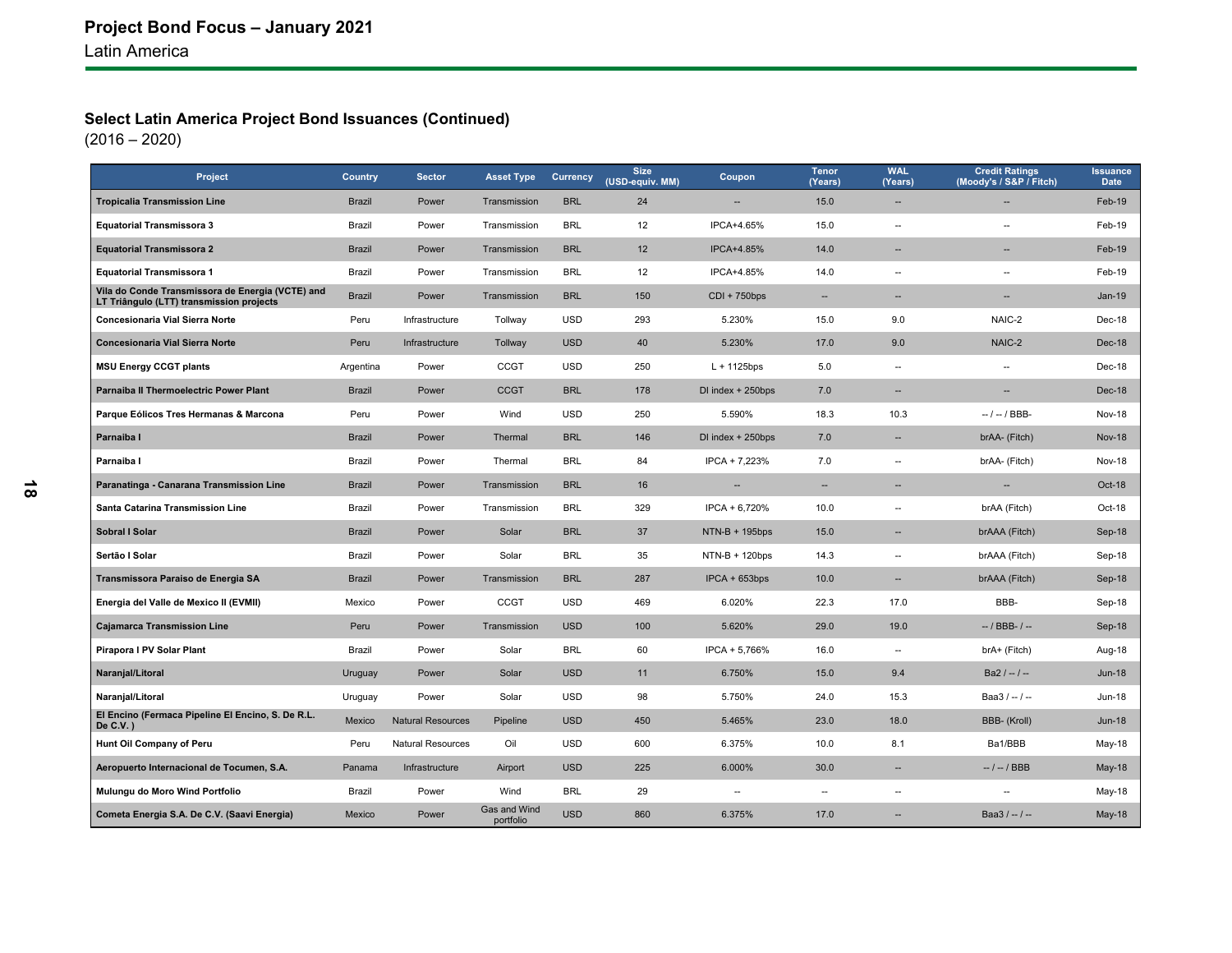### **Select Latin America Project Bond Issuances (Continued)**

| Project                                               | Country               | <b>Sector</b>            | <b>Asset Type</b>            | Currency   | <b>Size</b><br>(USD-equiv. MM) | Coupon                   | <b>Tenor</b><br>(Years)  | <b>WAL</b><br>(Years)    | <b>Credit Ratings</b><br>(Moody's / S&P / Fitch) | <b>Issuance</b><br><b>Date</b> |
|-------------------------------------------------------|-----------------------|--------------------------|------------------------------|------------|--------------------------------|--------------------------|--------------------------|--------------------------|--------------------------------------------------|--------------------------------|
| Sergipe LNG-to-power Project                          | <b>Brazil</b>         | <b>Natural Resources</b> | Power                        | <b>BRL</b> | 832                            | 9.775%                   | 14.0                     | 9.0                      | brAAA (Fitch)                                    | <b>May-18</b>                  |
| Developer Centrais Elétricas de Sergipe (Celse)       | Brazil                | Power                    | <b>LNG Terminal</b>          | <b>BRL</b> | 977                            | 9.850%                   | 14.0                     | --                       | Private                                          | Apr-18                         |
| <b>MSU Energy</b>                                     | Argentina             | Power                    | <b>Natural Gas</b>           | <b>USD</b> | 600                            | 6.875%                   | 7.0                      | $\overline{\phantom{a}}$ | $B3/B/-$                                         | Apr-18                         |
| Mesa La Paz Wind Farm                                 | Mexico                | Power                    | Wind                         | USD        | 304                            | 5.900 to 6.000%          | 26.0                     | 15.0                     | Baa3 / BBB / --                                  | Apr-18                         |
| Santa Vitoria do Palmar Wind                          | <b>Brazil</b>         | Power                    | Wind                         | <b>BRL</b> | 31                             | IPCA + 5,955%            | 13.5                     | --                       | AAA (Fitch Local)                                | Mar-18                         |
| <b>Genrent Iquitos Thermal Power Plant</b>            | Peru                  | Power                    | Thermal                      | <b>USD</b> | 107                            | 5.880%                   | 19.0                     | --                       |                                                  | Feb-18                         |
| Concessionária ViaRio S.A.                            | <b>Brazil</b>         | Infrastructure           | Tollway                      | <b>BRL</b> | 191                            | DI index + 290bps        | 10.0                     | $\overline{\phantom{a}}$ | brA- (Fitch)                                     | Feb-18                         |
| La Jacinta Solar Farm Finance                         | Uruguay               | Power                    | Solar                        | <b>USD</b> | 65                             | --                       | 24.5                     | 14.5                     | Baa $3/-/$                                       | Jan-18                         |
| <b>Eletrans SA</b>                                    | Chile                 | Power                    | Transmission                 | <b>USD</b> | 180                            | 4.060%                   | 20.0                     | 12.0                     | $-1A-1-$                                         | $Jan-18$                       |
| Concessionária de Rodovias Minas Gerais Goiás<br>S.A. | Brazil                | Infrastructure           | Tollway                      | <b>BRL</b> | 28                             | IPCA + 9.000%            | 12.0                     | $\overline{\phantom{a}}$ | $\overline{\phantom{a}}$                         | Dec-17                         |
| <b>Stoneway Capital Corporation</b>                   | Argentina             | Power                    | <b>Power Plant</b>           | <b>USD</b> | 165                            | 10.000%                  | 10.0                     | 6.0                      | $BB/ - / B$                                      | <b>Nov-17</b>                  |
| Ventos de Santo Estevao                               | Brazil                | Power                    | Wind                         | <b>BRL</b> | 22                             | IPCA + 6,988%            | 2.0                      | $\overline{\phantom{a}}$ | Private                                          | Oct-17                         |
| <b>Mexico City Airport</b>                            | Mexico                | Infrastructure           | Airport                      | <b>USD</b> | 4000                           | 3.875% & 5.500%          | 10.0 and 30.0            | $\overline{\phantom{a}}$ | Baa1 / BBB+ / BBB+                               | Sep-17                         |
| Panama Metro Line 2                                   | Panama                | Infrastructure           | Metro                        | <b>USD</b> | 619                            | 3.875%                   | 5.3                      | bullet                   | $-$ / BBB / BBB                                  | Aug-17                         |
| <b>Greenfield SPV 1</b>                               | Mexico                | Infrastructure           | <b>Coal Storage</b>          | <b>USD</b> | 125                            | 5.500%                   | 15.0                     | 12.0                     | Private                                          | Aug-17                         |
| Cerro de Aguila                                       | Peru                  | Power                    | Hydro                        | <b>USD</b> | 650                            | 4.125%                   | 10.0                     | bullet                   | Baa3 / -- / BBB                                  | Aug-17                         |
| <b>Campo Palomas</b>                                  | Uruguay               | Power                    | Wind                         | <b>USD</b> | 136                            |                          | 19.5                     | 12.0                     | Baa $3/-/-$                                      | Aug-17                         |
| <b>Celeo Redes Chile</b>                              | Chile                 | Power                    | Transmission                 | <b>USD</b> | 379                            | 5.200%                   | 30.0                     | $\overline{\phantom{a}}$ | Baa2 / -- / BBB-                                 | May-17                         |
| Ventos de Sao Jorge Holding                           | <b>Brazil</b>         | Power                    | Wind                         | <b>BRL</b> | 13                             | IPCA + 9.000%            | 2.0                      | $\overline{\phantom{a}}$ | Private                                          | <b>May-17</b>                  |
| Poinsettia Finance Limited                            | Mexico                | Oil & Gas                | Oil & Gas Asset<br>Portfolio | <b>USD</b> | 150                            | 6.990%                   | 14.0                     | 8.0                      | NAIC-2                                           | May-17                         |
| Autopista del Sol                                     | Costa Rica            | Infrastructure           | Tollway                      | <b>USD</b> | 300                            | 7.375%                   | 13.6                     | 9.3                      | Ba2 / -- / BB                                    | <b>May-17</b>                  |
| <b>Banco Davivienda SA</b>                            | Colombia              | Power                    | Renewable<br>Portfolio       | COP        | 150                            | IBR + 2.130%             | 10.0                     | --                       | Private                                          | Apr-17                         |
| South Jamaica Power Company                           | Jamaica               | Power                    | <b>Power Plant</b>           | <b>USD</b> | 90                             | $\overline{\phantom{a}}$ | $\overline{\phantom{a}}$ | $\overline{\phantom{a}}$ | Private                                          | Mar-17                         |
| LF Wade International Airport                         | Bermuda               | Infrastructure           | Airport                      | <b>USD</b> | 285                            | --                       | 25.0                     | $\overline{\phantom{a}}$ | Private                                          | Mar-17                         |
| <b>Stoneway Capital Corporation</b>                   | Argentina             | Power                    | <b>Power Plant</b>           | <b>USD</b> | 500                            | 10.000%                  | 10.0                     | 7.0                      | $B3 / - / B$                                     | Feb-17                         |
| Aeropuertos Dominicanos Siglo XXI                     | Dominican<br>Republic | Infrastructure           | Airport                      | <b>USD</b> | 317                            | 6.750%                   | 12.0                     | μ.                       | Ba3 / BB- / --                                   | Jan-17                         |
| <b>TEN Transmission</b>                               | Chile                 | Power                    | Transmission                 | <b>USD</b> | 50                             | --                       | --                       |                          | Private                                          | Dec-16                         |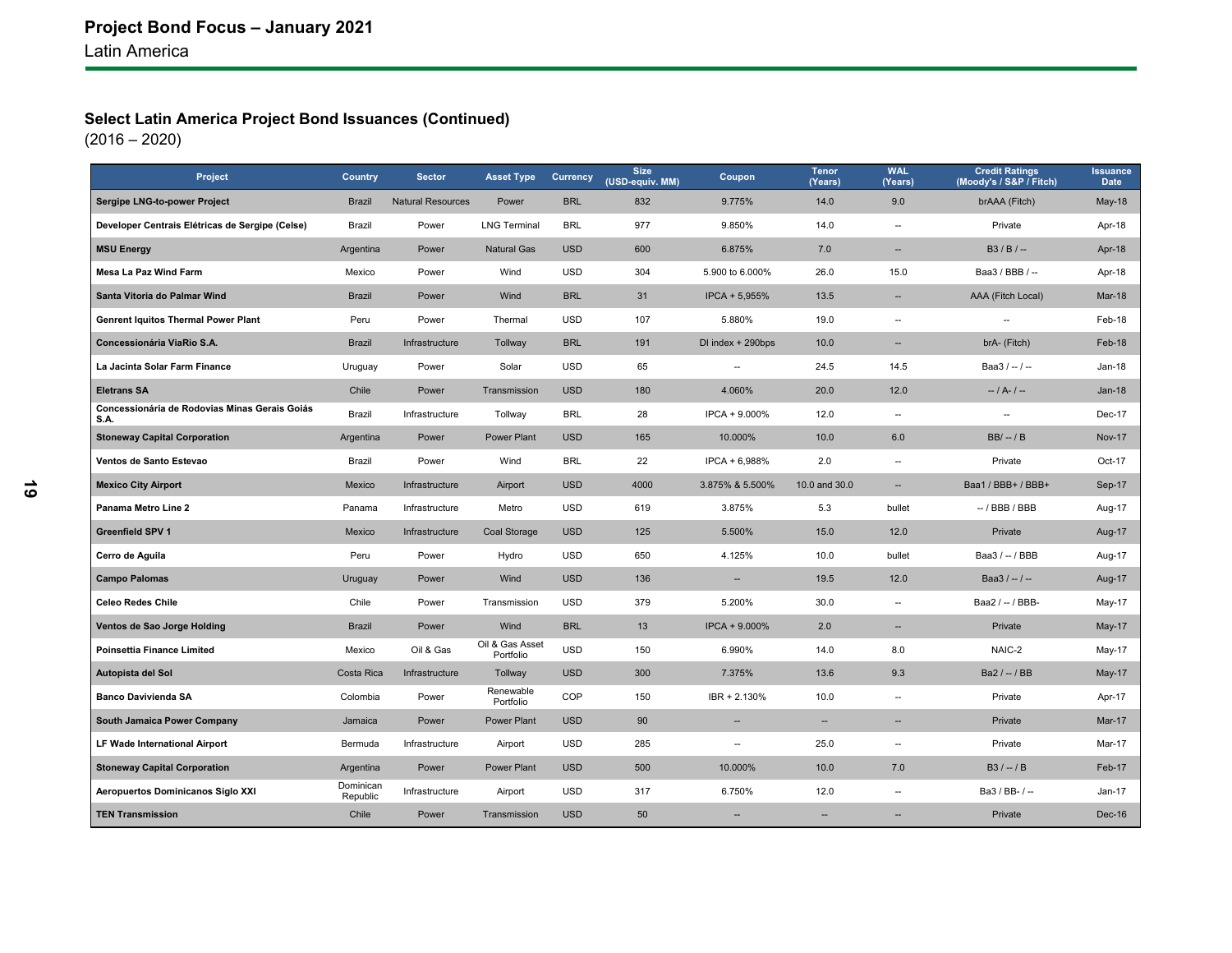### **Select Latin America Project Bond Issuances (Continued)**

| Project                                | <b>Country</b>        | <b>Sector</b>  | <b>Asset Type</b>            | <b>Currency</b>    | <b>Size</b><br>(USD-equiv. MM) | Coupon          | <b>Tenor</b><br>(Years) | <b>WAL</b><br>(Years)    | <b>Credit Ratings</b><br>(Moody's / S&P / Fitch) | <b>Issuance</b><br>Date |
|----------------------------------------|-----------------------|----------------|------------------------------|--------------------|--------------------------------|-----------------|-------------------------|--------------------------|--------------------------------------------------|-------------------------|
| <b>Mexico City Airport</b>             | Mexico                | Infrastructure | Airport                      | <b>USD</b>         | 2000                           | 4.250% & 5.500% | 10.0 & 30.0             | bullet                   | Baa1 / BBB+ / BBB+                               | $Sep-16$                |
| <b>Bahia Sul Holdings GmbH</b>         | Brazil                | Infrastructure | Pulp Mill                    | <b>USD</b>         | 500                            | 5.750%          | 10.0                    | bullet                   | $\overline{\phantom{a}}$                         | Jul-16                  |
| <b>Fideicomiso PA Costera</b>          | Colombia              | Infrastructure | Tollway                      | COP                | 111                            | 6.250%          | 17.5                    | $\overline{\phantom{a}}$ | $-1 - 1$ BBB-                                    | $Jul-16$                |
| <b>Fideicomiso PA Costera</b>          | Colombia              | Infrastructure | Tollway                      | <b>USD</b>         | 151                            | 6.750%          | 17.5                    | $\sim$                   | $-1 - 1$ BBB-                                    | Jul-16                  |
| <b>Poinsettia Finance Limited</b>      | Mexico                | Oil & Gas      | Oil & Gas Asset<br>Portfolio | <b>USD</b>         | 531                            | 6.625%          | 15.0                    | 11.4                     | Baa3 / BBB+ / --                                 | $Jun-16$                |
| AES Andres and Empresa Itabo           | Dominican<br>Republic | Power          | <b>Power Assets</b>          | <b>USD</b>         | 370                            | 7.950%          | 10.0                    | bullet                   | $-$ / B+ / B                                     | May-16                  |
| Aeropuerto Internacional de Tocumen SA | Panama                | Infrastructure | Airport                      | <b>USD</b>         | 575                            | 5.625%          | 20.0                    | 15.9                     | $-$ / BBB / BBB                                  | $May-16$                |
| Sao Miguel Do Gostoso                  | Brazil                | Power          | Wind                         | <b>BRL</b>         | 16                             | IPCA + 8.190%   | 13.0                    | 7.9                      | brA+ (Fitch)                                     | Mar-16                  |
| <b>Autopista Perote</b>                | Mexico                | Infrastructure | Tollway                      | <b>MXP</b>         | 80                             | 8.600%          | 23.0                    | $\overline{\phantom{a}}$ | AA- (S&P and HR)                                 | $Mar-16$                |
| Pacifico 3                             | Colombia              | Infrastructure | Tollway                      | UVR&<br><b>USD</b> | 375                            | 7.000% & 8.250% | 19.0                    | $\overline{\phantom{a}}$ | AA+ local (Fitch) / BBB- (Fitch)                 | Feb-16                  |
| Demex Oaxaca 1                         | Mexico                | Power          | Wind                         | <b>MXP</b>         | 126                            | 8.850%          | 15.0                    | 7.0                      | AA local (S&P) / AA local (HR<br>Ratings)        | $Jan-16$                |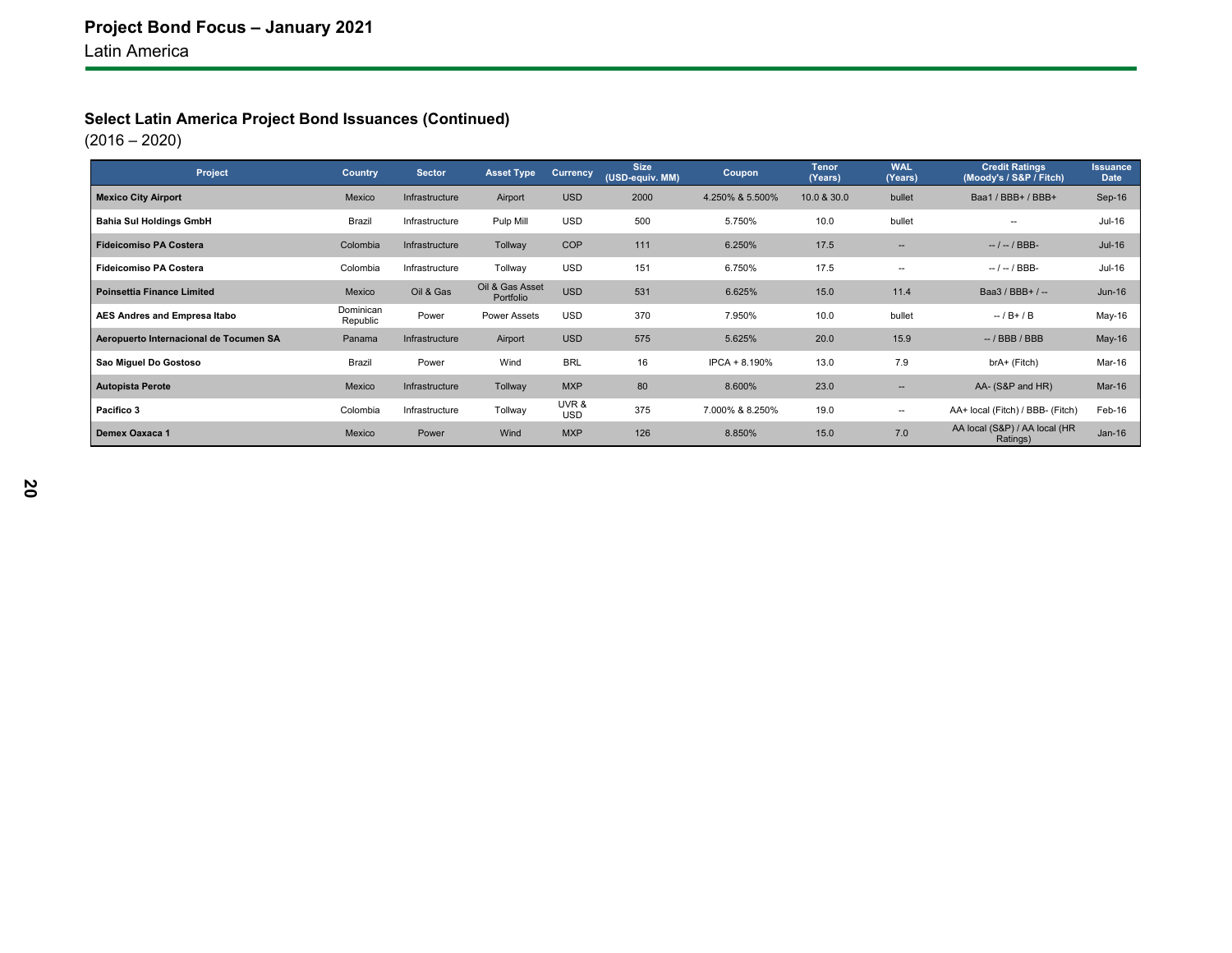# **PROJECT BOND TEAM CONTACTS**

### **New York**

Crédit Agricole Securities 1301 Avenue of the Americas New York, NY 10019



**Michael Guarda** *Managing Director, New York Head of Financing and Funding Solutions Americas* **michael.guarda@ca-cib.com**  Phone: +1 212 261 7681 Mobile: +1 347 899 5427



**Leo Burrell** *Managing Director, New York Head Infrastructure Capital Markets Americas* **leo.burrell@ca-cib.com** Phone: +1 212 261 7143 Mobile: +1 646 441 1495



**Emeka Ngwube** *Managing Director, New York Head Project Bonds Americas* **emeka.ngwube@ca-cib.com** Phone: +1 212 261 7889 Mobile: +1 646 639 9514



**Thibault Webanck** *Director, New York Project Bonds Americas* **thibault.webanck@ca-cib.com** Phone: +1 212 261 7885 Mobile: +1 646 942 1014



**Michelle Morand**  *Vice President, New York Project Bonds Americas* **michelle.morand@ca-cib.com**  Phone: +1 212 261 3394 Mobile: +1 646 370 9599



**Diane-Charlotte Simon** *Associate, New York Project Bonds Americas* **diane-charlotte.simon@ca-cib.com** Phone: +1 212 261 7472 Mobile: +1 347 514 4792